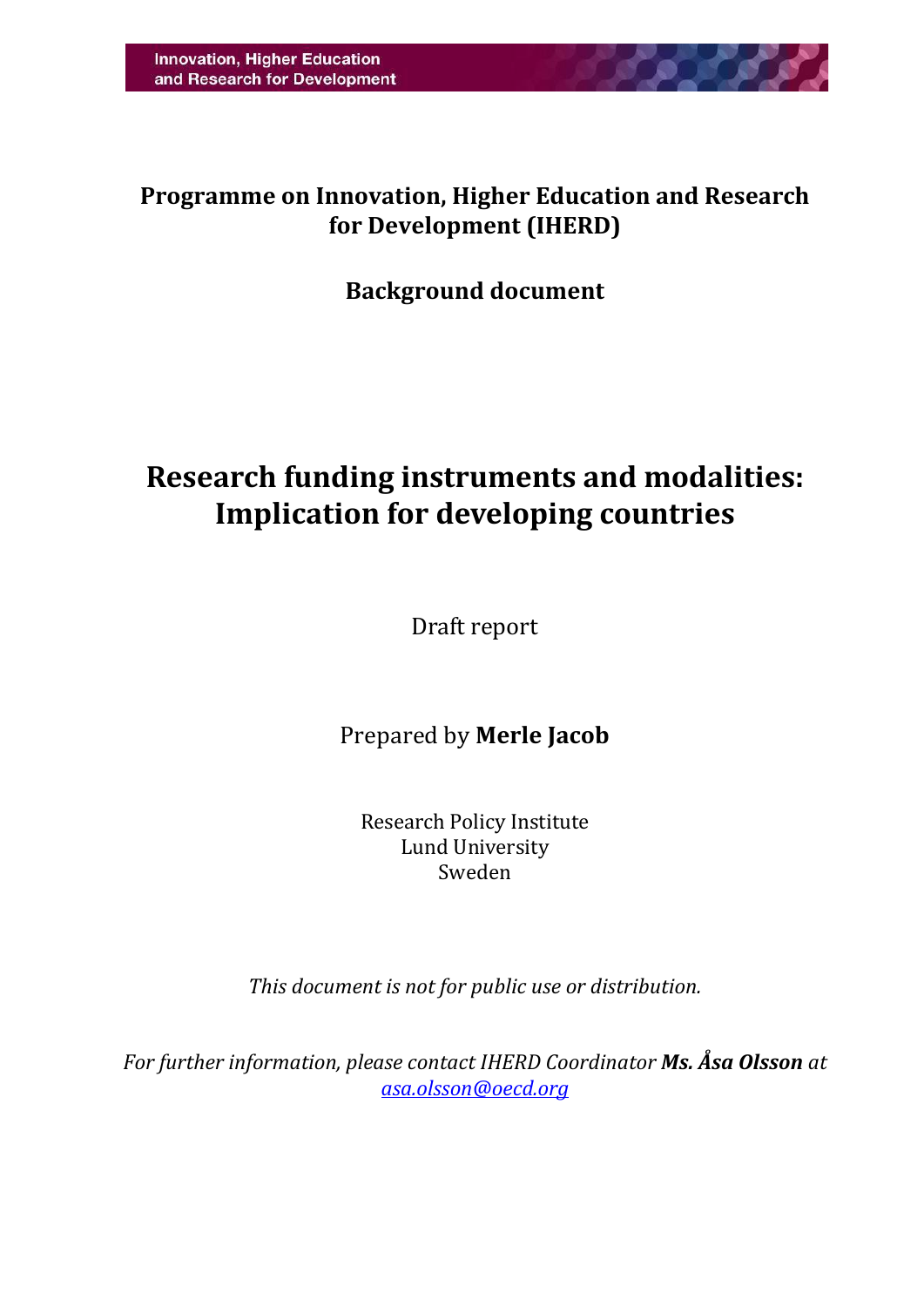## **Table of contents**

| 3. RESEARCH FUNDING FOR DEVELOPMENT AND INCLUSIVE INNOVATION                                                     |
|------------------------------------------------------------------------------------------------------------------|
| 4. DEFINING THE KEY TERMS: RESEARCH FUNDING INSTRUMENTS AND MODALITIES                                           |
|                                                                                                                  |
|                                                                                                                  |
| 6.1 List of most commonly available instruments and modalities for competitive allocation of<br>research funding |
|                                                                                                                  |
|                                                                                                                  |
| 9. ANALYSIS OF IMPLICATIONS FOR LOW AND MIDDLE INCOME COUNTRIES                                                  |
|                                                                                                                  |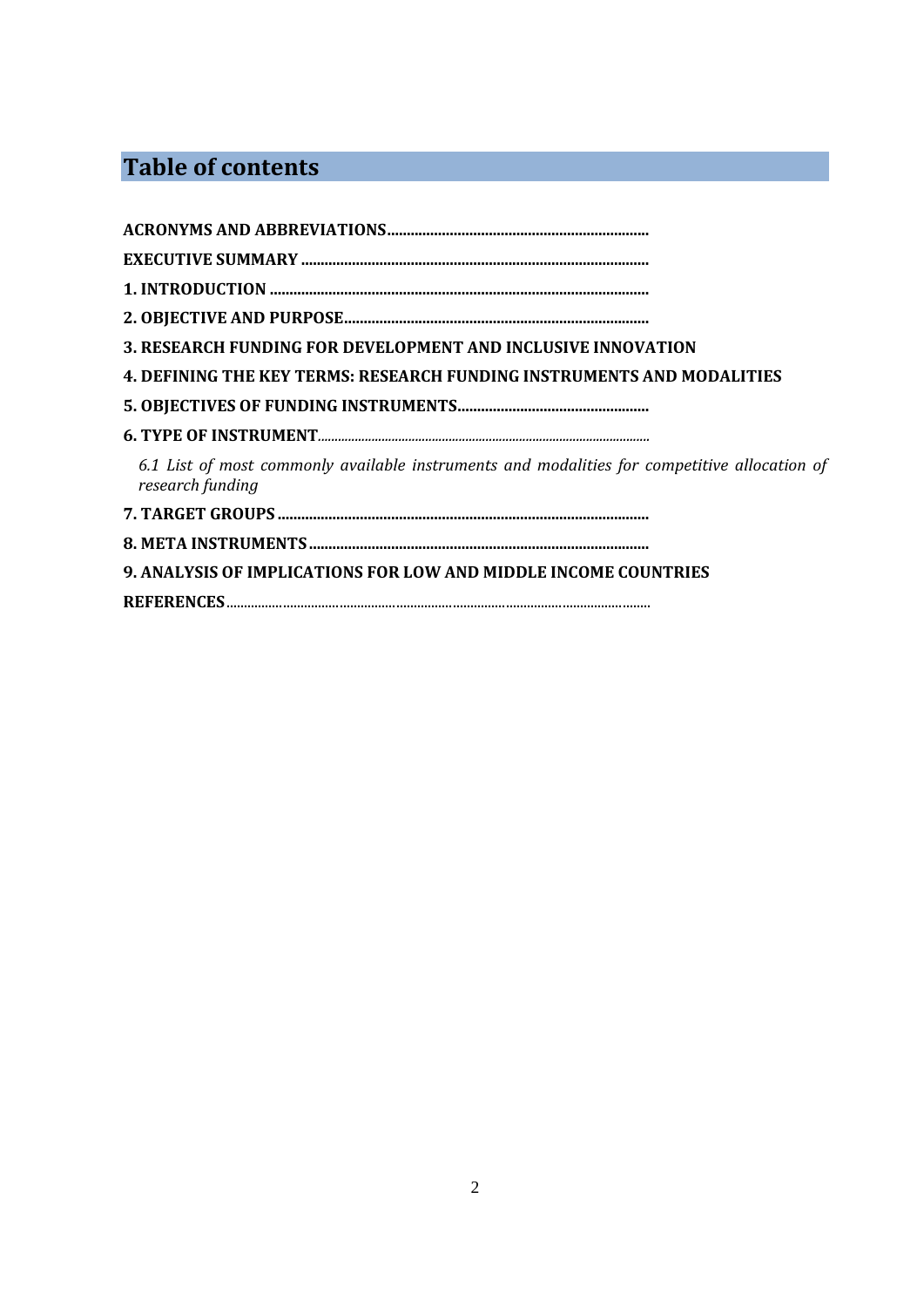# **Acronyms and abbreviations**

| <b>BRICS</b>   | Brazil, Russia, India, China and South Africa                             |
|----------------|---------------------------------------------------------------------------|
| CoE.           | Centre of excellence                                                      |
| <b>ERA-NET</b> | European Union instrument for coordinating and structuring the European   |
|                | Research Area                                                             |
| <b>GBAORD</b>  | Governmental budgetary allocations or outlays to research and development |
| <b>GOVERD</b>  | Government intramural expenditure on R&D                                  |
| <b>IHERD</b>   | Higher Education and Research for Development                             |
| <b>NESTA</b>   | National Endowment for Science Technology and the Arts                    |
| R&D            | Research and development                                                  |
| <b>RAE</b>     | Research assessment exercises                                             |
| <b>REF</b>     | Research excellence framework                                             |

**S&T** Science and technology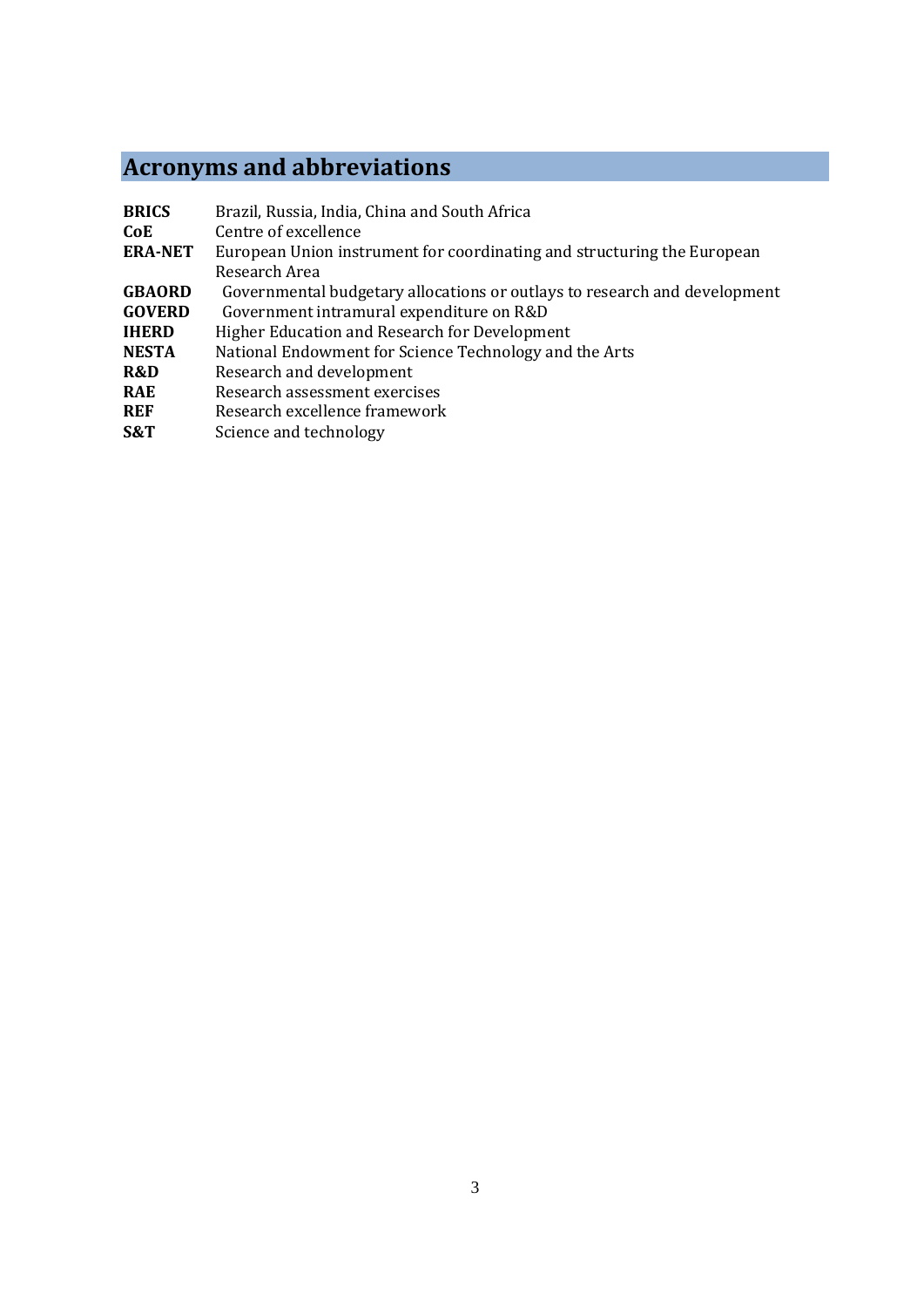#### **Executive summary**

The OECD has undertaken a study on "Research-funding instruments and modalities: implications for developing countries" as a part of a project on Higher Education and Research for Development (IHERD), financed by the Swedish International Development Cooperation Agency.

The emergence of the knowledge society as a key motif of economic development and welfare has increased focus on science and the organisations that produce and fund science. One of the more significant impacts of this shift has been an increase in the proportion of funds competitively allocated to block grant funding. Another is the move towards increased research collaboration and internationalisation. For these and other reasons, research-funding instruments (arrangements for allocating money to research groups, individuals and organisations) and modalities (practical arrangements for implementing research-funding instruments) have become strategic issues in science, technology and innovation policy. This report provides a descriptive and analytical overview of the state of the art in research-funding instruments and modalities, and presents their implications for middle and low income countries.

Research-funding instruments are often non-exclusive with the same instrument being employed for several purposes. Different purposes may also be clustered. For example, internationalisation may be achieved via projects or through grants and stipends. The greatest differences among research funders are found in the modalities they employ for operationalising funding instruments. Modalities are important for the strategic development and management of research funding because they determine the costs of administering and allocating funding.

One of the most significant developments in research funding is the heightened importance and means of international collaboration. International collaboration has moved from being an optional issue to an imperative for achieving national science, technology and innovation policy goals. Furthermore, the nature of collaboration has changed: previously, international collaboration focused almost exclusively on the research community and on mobility from middle and low income countries to high income countries; at present, international collaboration includes cooperation among research funders (e.g. through joint programming and ERA-NET instruments). Several emerging economies such as Brazil, India and South Africa are employing international collaboration instruments aimed at South-South collaboration. These developments suggest that new opportunities are opening up in research funding and collaboration in research funding for middle and low income countries. This report argues that capacity in the administration and management of research funding is therefore a key strategic competence for countries that wish to exploit these emerging opportunities.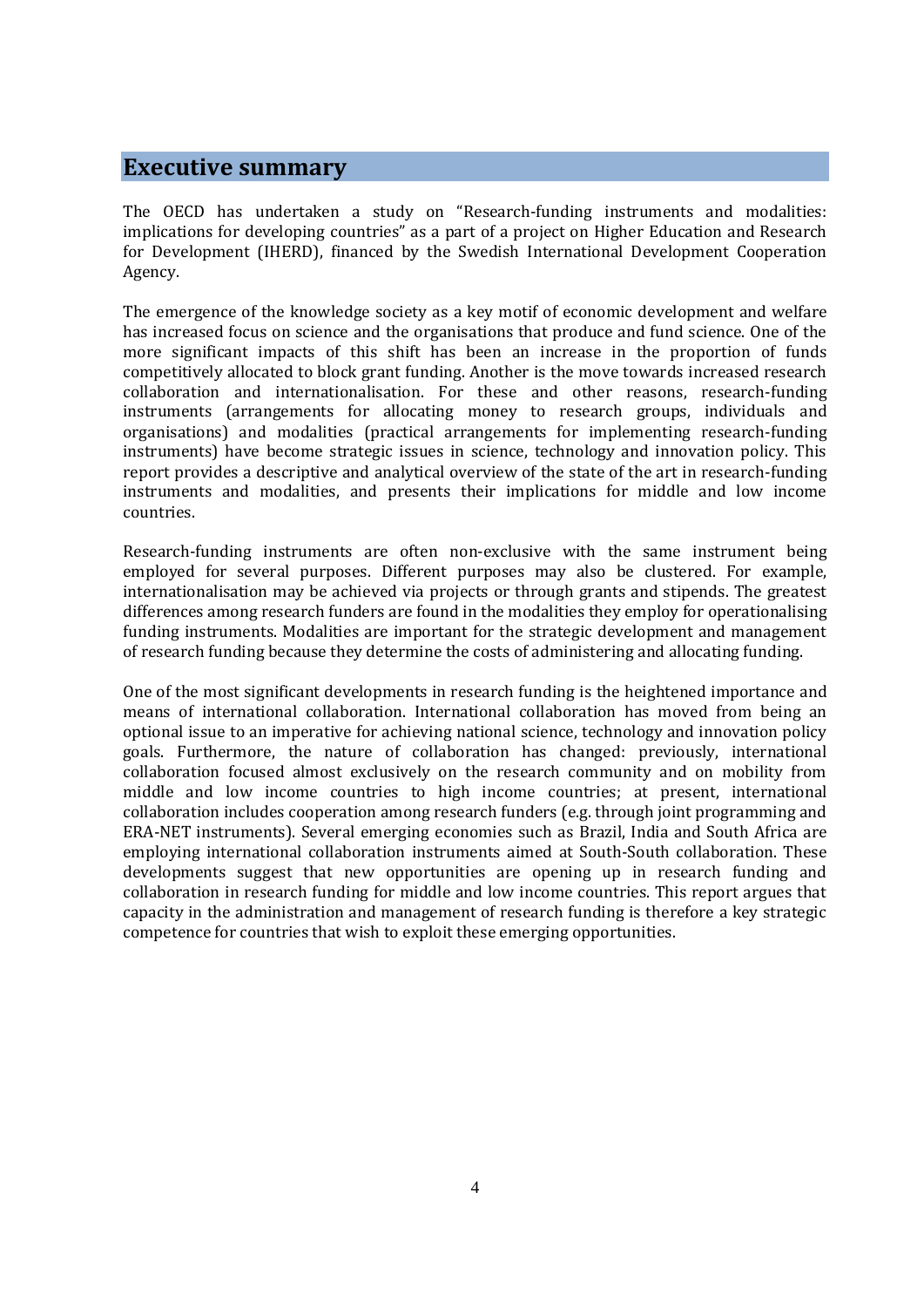## **1. Introduction**

This report is a commissioned study for the Sub-programme on Research and Innovation Policy within the OECD Programme on Innovation, Higher Education, Research and Development (IHERD). The overarching programme objective of IHERD is to increase and coordinate strategic investments in research, higher education and innovation on a global level. The objectives of the sub-programme on innovation are:

- Initiating, conducting and coordinating research on global trends on science, technology and innovation systems and policies with particular emphasis on how these trends affect higher education and research institutions in middle and low income countries; and
- Creating learning opportunities for the dissemination and transfer of knowledge on research and innovation policy.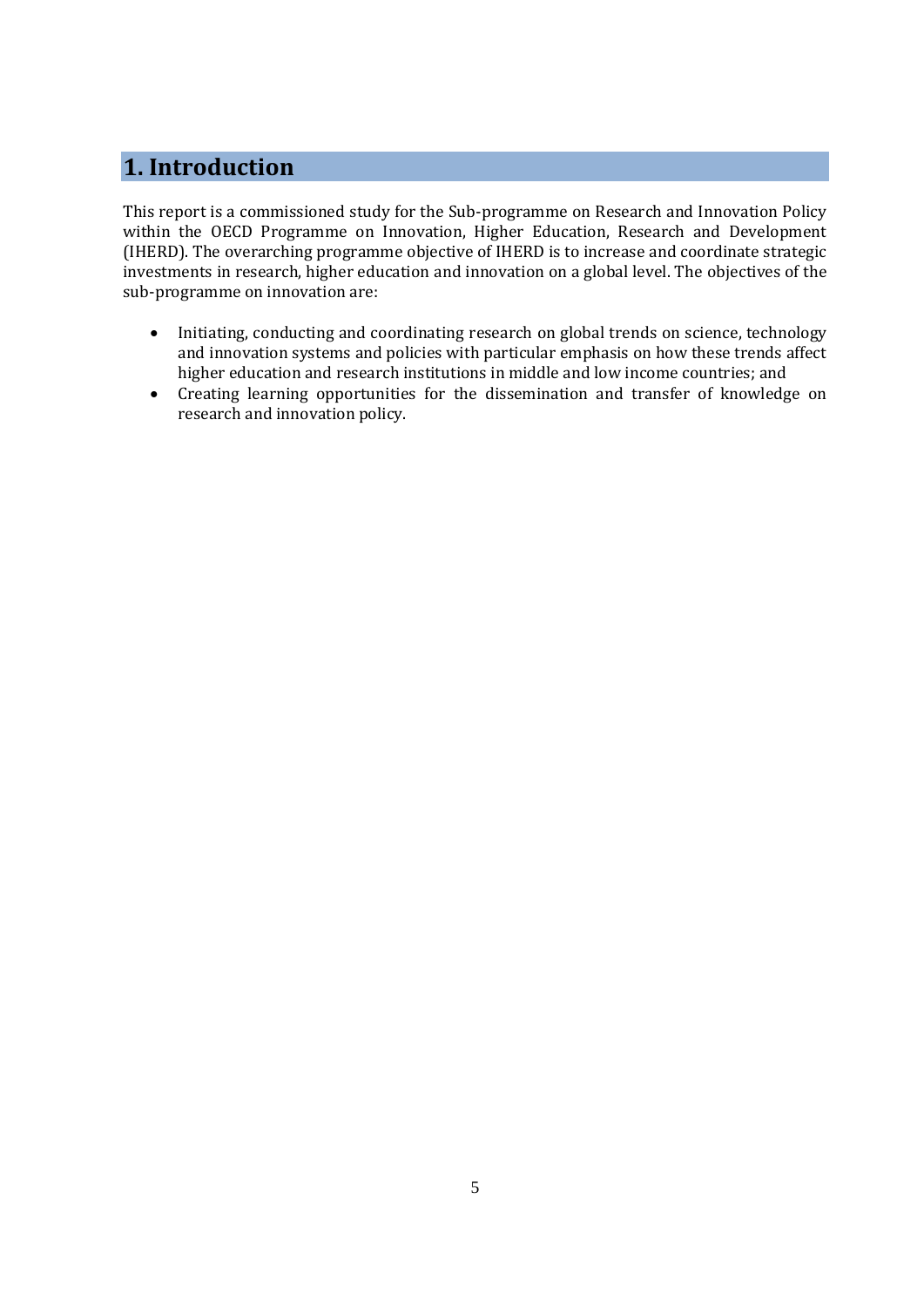#### **2. Objective and purpose**

l

The report is intended to inform science policy in developing countries and to complement the extant available analyses of innovation-financing instruments with information about research financing and research-based, innovation-financing instruments. The report provides:

- Classification and descriptions of key state-of-the-art funding instruments and modalities used to provide public support for research and innovation (using criteria such as: objective, target population, financial mechanism, etc.); and
- Analysis of the main advantages and disadvantages of different instruments and modalities, with a view to assessing their impacts on key policy issues, such as capacity building and increasing the contribution of public R&D to innovation and economic growth. The analysis takes into account possible interactions (positive or negative) between the various instruments.

The report examines public funding of research and innovation, and focuses on areas of innovation support that intersect with research funding. As such, it does not cover public funding instruments and modalities aimed at firms. The area overlapping with industrial policy is covered in the NESTA-funded project on innovation (see Allman et al*.*, 2011). Additionally, a number of available studies address innovation financing (see Edler et al*.*, 2012; Georghiou et al*.*, 2003; OECD, 2011; Papaconstantinou and Polt, 1997).

The material is targeted primarily at research funders<sup>1</sup> and agencies involved in the governance and funding of research and research-based innovation. The OECD has produced a large body of work on performance-based research funding (e.g. OECD, 2010a); this report differs from that work in that it focuses on funding instruments and modalities.

The report commences with a discussion of the rationale behind growing interest in competitive allocation of research funding in developing countries. This section also includes stylised facts about the R&D context of middle and low income countries. The next section examines definitions of the key terms used in the report: research-funding instruments and modalities. The following section offers a series of examples demonstrating the use of research-funding instruments and modalities. The report concludes with a discussion of the implications of the above for developing countries.

<sup>&</sup>lt;sup>1</sup> The term research "funder" is used here to avoid confusion. Countries differ radically in terms of use of terminology. For instance, the term "research council" is used in several countries to designate organisations that fund research. In others, research councils function as research providers outside the university system and have a status similar to that of research institutes or the research department of a government ministry.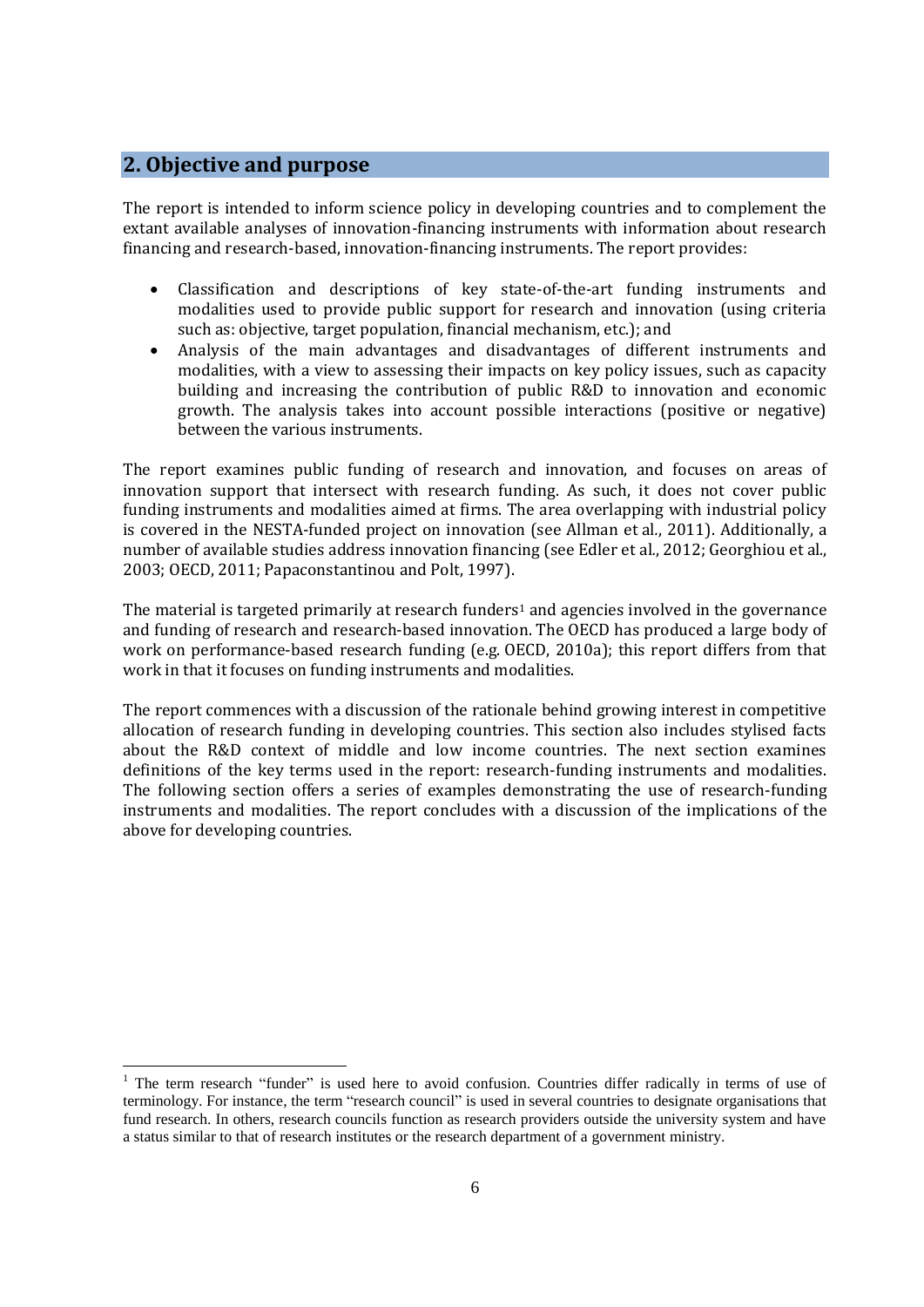## **3. Research funding for development and inclusive innovation**

The recent financial crisis has reinforced the view that economic development needs to be based on sustainable paths to inclusive growth. This approach, taken together with increasing attention to environmental sustainability and corollary issues such as alternative energy and transport, has resulted in a renewed focus on building capacity for innovation. The OECD's innovation strategy draws upon the recent experiences of BRICS (Brazil, Russia, India, China and South Africa) countries and stresses the importance of innovation for emerging and developing countries (OECD, 2010a, 2012a). The strategy identifies three areas of particular significance for developing countries: (i) innovation for growth and addressing socio-economic challenges; (ii) innovation to contribute to inclusiveness (see also Srinivas, 2006); and (iii) the need for openness to foreign sources of knowledge (OECD, 2010b; see also Almeida and Fernandes, 2008; Chang et al*.*, 2009). This report draws upon the OECD's innovation strategy and an issue paper for the Sub-programme on Innovation under the IHERD programme, which identified increased national interest in competitive funding of public research as a key trend for financing researchled innovation. Public research includes higher education and publicly funded research institutes, and no distinction is made between expenditure on higher education (HERD) and expenditure on governmental research institutes (GOVERD).

Hitherto, the study of research funding has been for the most part praxis driven, with little or no academic research on the topic. <sup>2</sup> Funding agencies themselves often commission evaluations of their individual programmes, many of which are in the public domain. Likewise, policy brokers such as the OECD have provided overviews and synthetic reports on research funding (EC, 2010; Hicks, 2012; OECD, 2010a). Taken together, the quality of the available material is variable and there is a need for more systematic academic research in this area. Research funding is therefore a poorly understood field and research funding in developing countries even more so. The prevailing view on research funding in developing countries is that funding levels are very low and researchers face numerous constraints. Furthermore, the bulk of research funding in developing countries is usually public, obtained either from national governments or through international development cooperation.

A review of the literature reveals that the two strongest areas of research activity and funding in developing countries are agriculture and health, with transport and energy a joint close second. These are also the areas in which there is the most publicly available data. All four areas represent a high concentration of development cooperation funding. However, further examination reveals a world of differences among developing countries. Brazil, for example, devotes 1.08% of its GDP to research of which 0.59% constitutes governmental budgetary allocations or outlays to research and development (GBAORD). South Africa devotes less than 1% of which 0.39% is GBAORD, and India devotes 0.71% of which 0.47% is GBAORD.<sup>3</sup> The variation in the level of public funding for R&D among the aforementioned countries is in no way a predictor of the capacity of the individual country to use R&D to achieve economic growth.

 $2^{2}$  Some exceptions to this rule include a small tradition in the political science stream of rational choice research, which focuses on research funding. This work employs the principal-agent perspective. Aside from this, one can find analyses of research funding in the evaluations of research councils' programmes. There is a wealth of programme-specific analyses, however these focus on evaluating the instrument in a specific context.

 $3$  Ministry of Science and Technology, S&T Indicators, June 2010, cited in UNESCO (2010).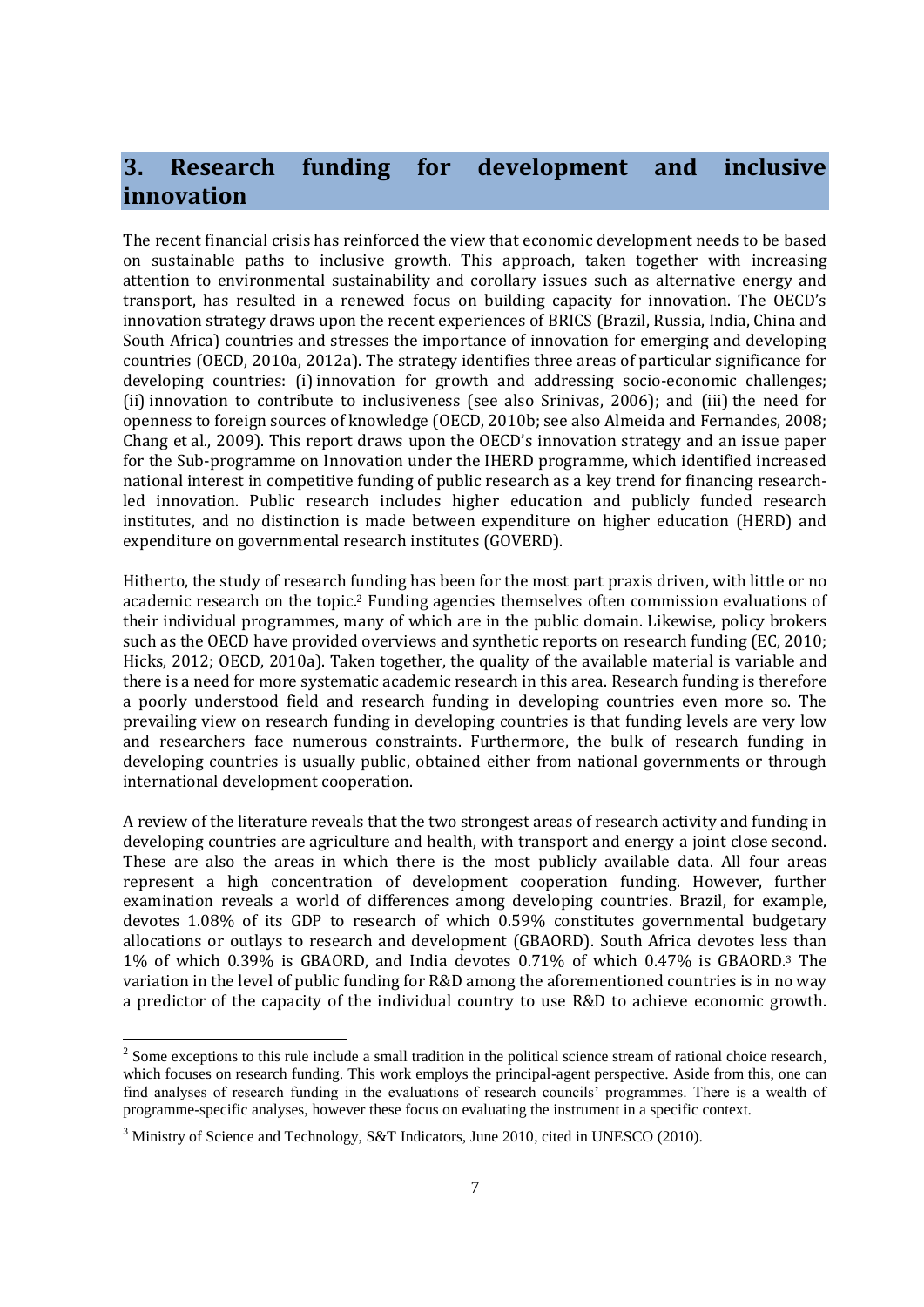Furthermore, high public investment in R&D is not a goal in itself, but is best regarded as an investment in infrastructure for the knowledge base of the economy. Econometric studies indicate the possibility of a high correlation between business R&D expenditure and economic growth (OECD, 2010). GBAORD is therefore important in that it provides a base upon which business can build and transform research into innovation and ultimately economic growth.

All countries face the challenge of scarcity, but it is in situations of acute scarcity that creativity and the capacity to develop innovative solutions are most imperative. The last two decades have thus seen an increasing focus on performance-based research funding in the public sphere. While this is most intense in OECD member countries, the available literature suggests that developing countries are showing an increasing interest in performance-based research funding. Research capacity is an important prerequisite if developing countries are to use their human capital to the best advantage to achieve economic growth. However, research is an expensive and uncertain exercise and, for this reason, it is important to have access to a broad range of data and information regarding governance practices for the effective steering and funding of public research.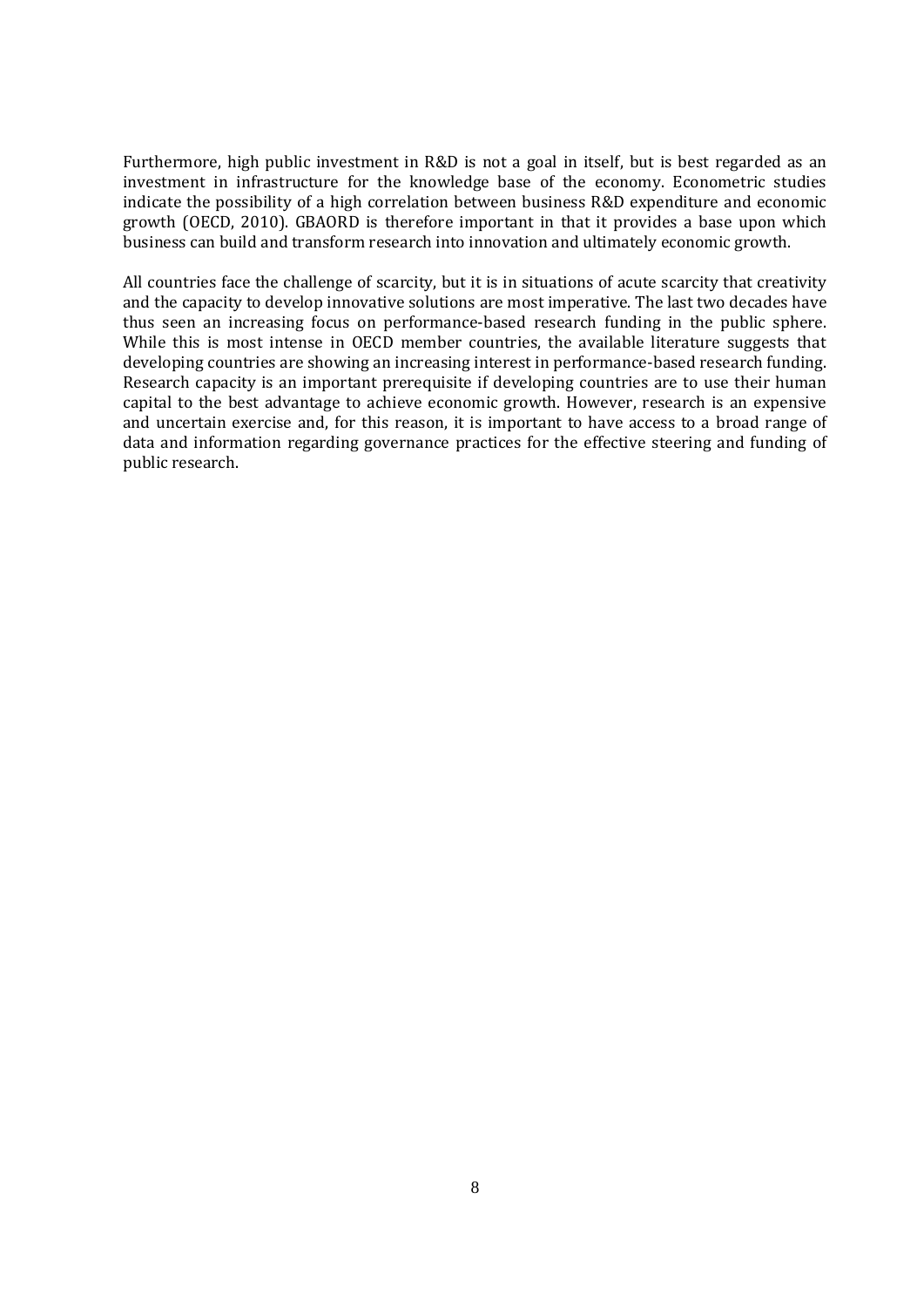## **4. Defining the key terms: research-funding instruments and modalities**

*What are research-funding instruments? What are funding modalities?* Although the terms "instruments" and "modalities" are used regularly among research funders, very few documents define either term. For the purposes of this report *a research-funding instrument is taken to mean an arrangement for financing or disbursing money to research performers*. <sup>4</sup> A research performer may be an organisation, an individual, a group of organisations or a group of individuals employed at different organisations. The most common types of research-funding instruments are block grants, projects and programmes. Some research funders may also employ additional instruments such as vouchers, grants and stipends. Funders funding not only research, but also innovation activities close to research, most commonly use the last three. For example, many research funders now provide proof of *concept funding*. This is funding intended to support work needed to demonstrate the commercial potential of a research finding. Typical activities included in proof of concept funding are business plan preparation and patent application. Many funders refer to proof of concept funding as a grant rather than a project, although there is frequently little difference between these two instruments, with the exception that grants almost always come free of co-funding requirements. Research funding is fairly standardised at least with respect to the types of instruments available to the funder. As a result, there is considerable overlap between the instruments deployed by public actors, such as the German Research Council and the National Science Foundation, and private research foundations such as the Howard Hughes Foundation and the Wallenberg Trust. Furthermore, corporate R&D also uses similar instruments. Regardless of the funder or the level at which the funding is distributed, funding will be allocated either for a project, a programme or, in the case of block grants, as direct budgeting support for salaries, and so on. Corporate R&D contexts also employ projects or programmes as funding instruments to support specific initiatives.

*The term modality may be defined as the means or specifications used to operationalise/implement a funding instrument*. Research funders employ a very limited number of funding instruments. Funders choose to meet new needs and purposes by customising existing instruments to new purposes as they arise. These differentiations are made at the level of requirements, terms of reference and so on. Modality is the term used to refer to these differentiations during implementation. One example of a modality for project funding is whether the call for applications requires one or two steps. Dividing the call into two stages, usually with the first stage requiring an abbreviated version of the project gives the funding body an opportunity to narrow the selection field by excluding projects that do not suit the purposes of the call at an early stage in the process. This approach has the advantage of reducing the administrative burden of the call on the funding organisation and on applicants.

Research funders often differ from each other in the modalities they employ for operationalising funding instruments. A variety of framework conditions decide the kinds of modalities available to a funder. These may be divided into level 1 and level 2 conditions. *Level 1 conditions* refer to legal and structural issues, such as the governance structure of the funding body, its mission, the nature of the R&D system it operates within and so on. For example, the Wellcome Trust, which

 $4$  A further ambiguity is that funders may employ different terminology to describe the same instrument. For instance, it is not uncommon to use the term "research grant" as a collective designation for all types of competitively allocated research funding. Thus a grant may in reality constitute funding for a project, programme or even a stipend.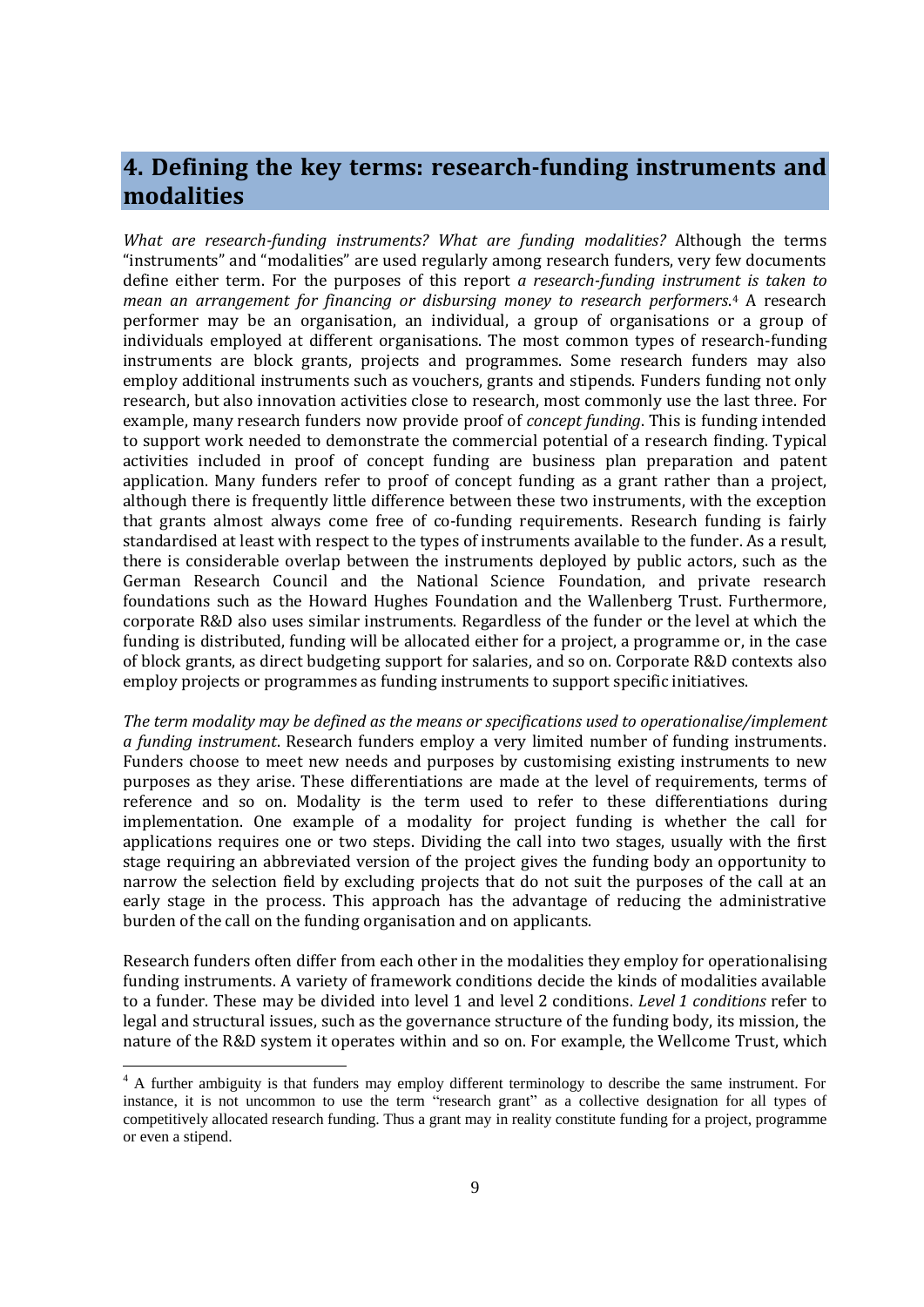is a global charitable foundation, operates under a different set of conditions from the Economic and Social Research Council in the United Kingdom, which receives its funding from the Department of Industry and Business. Level 1 conditions influence operational issues such as modalities through a variety of factors including potential recipients of funds, reporting regimes and so on.

*Level 2 conditions* refer moreover to the operational aspects of the funding. These types of conditions are shaped by Level 1 factors and the funding objectives. For example, if the funder wants to promote internationalisation, there is little practical worth in restricting the call to national recipients. Funders may however need to develop modalities that allow them in principle to circumnavigate Level 1 conditions. Internationalisation is a good funding objective to illustrate this point. Most public research funders are not mandated to disburse funds to foreign bodies or nationals. A call to promote internationalisation in such a context would require that foreign recipients be employed or partnered with a national body. This constitutes a specific modality.

Looked at from this perspective, research financing becomes a complicated and perhaps rather technical affair. Focus has hitherto lain on examining only certain aspects of funding (e.g. evaluation models). However, recent attempts across all countries to adopt a more strategic attitude to public R&D funding suggests that there is increasing recognition of the need to develop a knowledge base, which can be used as a basis for identifying best practices and sustainable policy. More importantly, the larger the share of public R&D funding allocated through competitive means, the higher the costs of governance of the system. It is at this point that detailed knowledge of the pros and cons of different types of modalities becomes indispensable to funders (Guston, 2008; OECD, 2011). This is even more the case for relative newcomers to the process of funding research.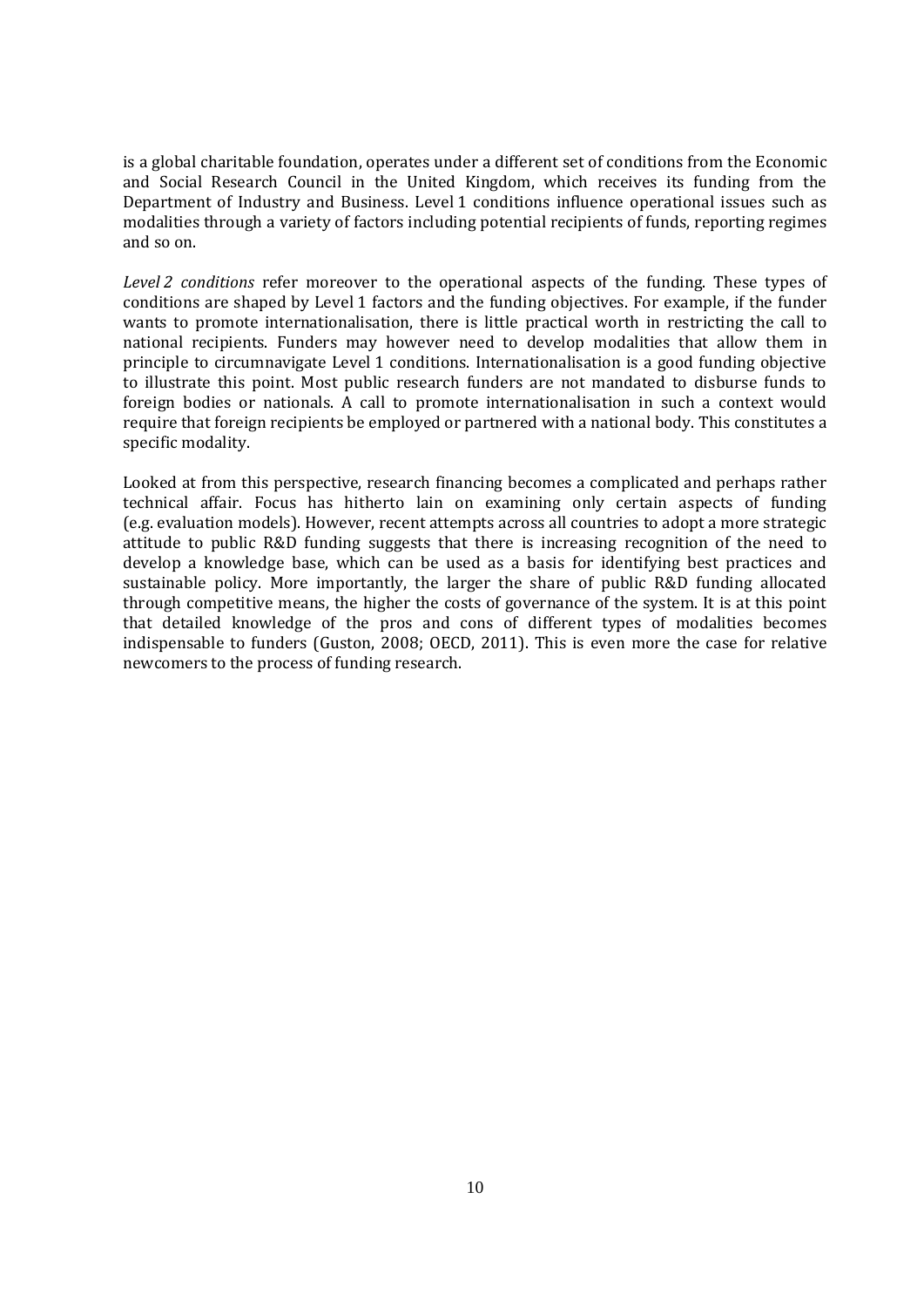#### **5. Objectives of funding instruments**

Research funding instruments are often non-exclusive with the same instrument being employed for several purposes. Different purposes may also be clustered. For example, internationalisation and career advancement are often coupled by offering grants to young researchers on condition that they spend time abroad. A good example of this type of instrument is the Marie Curie grant, a type of competitive funding administered by the European Union. The grant combines both purposes by linking career advancement to mobility. Internationalisation is also increasingly used as a way of organising and coordinating efforts to meet global challenges (OECD, 2012b). It maybe useful, however, to distinguish between internationalisation as a strategy and internationalisation as the objective of a particular funding instrument. In the global challenge context, internationalisation functions as a strategy for pooling resources, for example, the co-funding by two or more countries of large-scale research infrastructure. Conversely, the Marie Curie projects or Fullbright Fellowships are examples of internationalisation as the objective of a funding instrument. Likewise, discovery or capacity building may be teamed with proof of concept funding or collaboration with specific actors to promote spillovers such as innovation or commercialisation. It is not strictly speaking possible to specify all possible combinations of objectives, but the report strives to indicate the most typical combinations. During the research undertaken for this report it was found that many research funders have developed in-house handbooks that list the instruments they use, while some include instruments from funders that they benchmark themselves against. Further investigation showed that many such handbooks are organisation specific and function as checklists intended for internal use. One potential follow up to this study would be to collect examples of these internal handbooks and synthesise their contents for future usage by developing countries. This work would have to be guided by the needs of a clearly defined set of recipient developing countries and matched with handbooks of funding organisations from countries involved in bi or multilateral cooperation with the recipient developing countries.

In theory, the goals of the implementation unit's<sup>5</sup> policy culture determine the purposes for which instruments may be employed; however, in practice national variations in priorities are not usually sensitive to the level of analysis addressed by this report. <sup>6</sup> The standard minimum set of objectives for research and innovation funding includes the promotion of internationalisation, career advancement, career renewal, capacity building, strategic priorities, collaboration with industry and commercialisation of academic research. Although the majority of these objectives are self-explanatory, a short definition of each is provided below to guide the reader.

*Internationalisation:* funding dedicated to promoting contacts over national borders. This is usually a blend of strategic-oriented funding aimed at inducing specific types of internationalisation goals, historical and foreign policy linkages, aid and development policy goals and so on. This type of funding can have an important strategic dimension when connected to issues such as access to large-scale research infrastructure such as CERN (OECD, 2008).

<sup>&</sup>lt;sup>5</sup> This may be a country, research foundation or firm.

 $6$  The setting of priorities or the creation of roadmaps to determine the prioritisation of purposes or strategic priorities is increasingly becoming an issue in itself (for a discussion of road maps see OECD, 2008). There is growing discussion of priority setting and the development of tools for setting priorities. All countries are interested in this issue, but there is reason to believe that low and middle income countries are especially keen to build capacity in this area.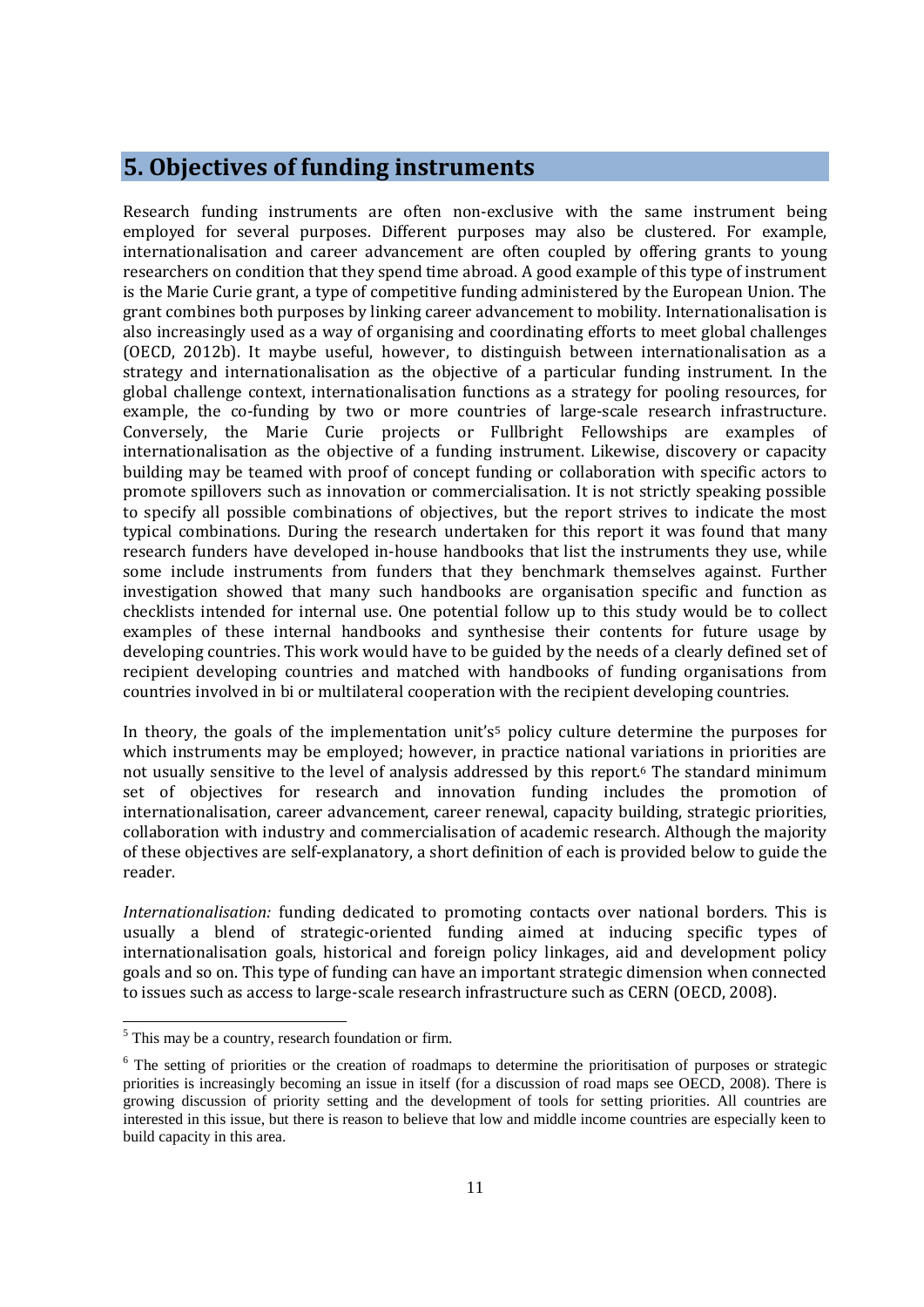*Career advancement:* funding aimed at young scholars, usually recent PhD graduates. This funding objective excludes PhD students because in most countries PhD education is treated as part of the tertiary education system. Career advancement is therefore strictly defined as promoting the choice of research as a career after the PhD. Career advancement may also include special funding to promote the recruitment of disadvantaged groups or may be combined with internationalisation to promote the inflow of highly skilled labour. This category of funding may also incorporate an upper age limit (usually 40) beyond which the scholar is not eligible.

*Career renewal:* a new objective in many countries. During the era in which block grants dominated, it was assumed that universities, research institutes or national labs would take care of this function via their core funding. The increasing emphasis on internationalisation as well as the interest in stimulating university-industry collaboration has led research funders, such as the European Union, to include career renewal as a separate objective. A second motivation for this funding objective is to renew the skills of scholars who may have been less research active or lacked access to research possibilities.

*Capacity building (blue sky research, science driven)*: usually reserved for funding directed at basic science research that is curiosity driven or intended to promote the development of a specific field or competence (e.g*.* nano technology, ICT, materials science). Countries may also choose to build capacity in a specific area of generic research (e.g. biotechnology) or a particular niche (e.g. agriculture-related bio-science).

*Strategic research*: *<sup>7</sup>* funding aimed at stimulating the research and innovation community to address a specific pre-defined area or areas of focus identified as a national priority. Funding intended to promote research on major challenges may be included in this category.

*Collaboration with industry/public sector:* promotes joint ventures between public research performers, industry and/or public sector. This may be intended to upgrade skills in industry, promote specific technological foci (e.g. precompetitive consortia) or address strategic priorities (e.g. major challenges).

*Commercialisation of academic research:* funding intended to promote science-based entrepreneurship. This category may include infrastructural support for entities such as technology transfer units, entrepreneurship courses, incubators and venture capital for university-based start-ups, as well as research and education.

<sup>7</sup> This is also referred to in some contexts as *targeted research*; however, funders more commonly employ the term used in the text. In addition, all research funding is effectively targeted, which renders this terminology rather ambiguous.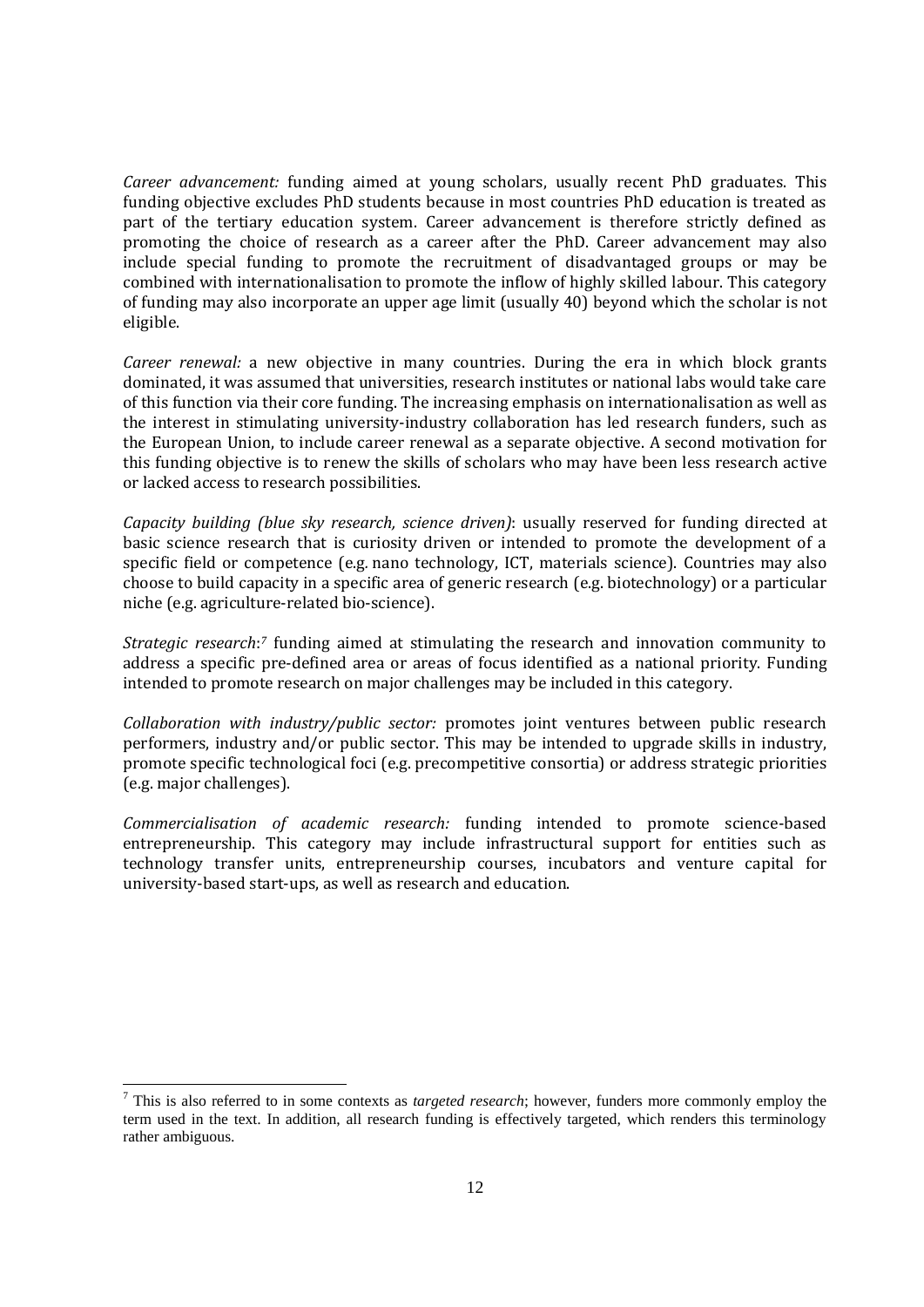## **6. Type of instrument**

Instruments can be structured by type and within each type there may be variations in modalities. The list of potential instruments includes: projects, thematic programmes, stipends, vouchers, R&D tax credits, awards, centres of excellence and loans. All of these are selfexplanatory with the possible exception of centres of excellence. More information on COEs is to be found in OECD/IHERD report on *Centre of excellence as a tool for capacity-building* (Hellström ed. 2013).

#### **6.1. List of most commonly available instruments for competitive allocation of research funding**

*Project funding:* the most well-known instrument, seen as a generic denotation for all types of competitive fixed-term resource allocation. Projects are usually short to medium-term and allocated funding competitively. They have well-defined target groups and usually require that the recipient give a detailed account of objectives, potential results and beneficiaries, as well as a time frame.

*Programme funding of a longer term nature:* usually refers to a portfolio of projects grouped together under one theme and conducted by a collaborating group of actors. Research funders may use the term to describe either a group of projects administered under a single heading or a group of projects from the recipient perspective. In Sweden, for example, the Linne Centres of excellence scheme includes several Centres of Excellence that together form a programme from the perspective of the Swedish Research Council, which administers this scheme. However, from the perspective of the recipients, each Centre of Excellence is a programme in and of itself.

*Grant:* a term that may refer to a specific instrument or to funding instruments in general. In its specific form, a grant differs from a project in terms of the degree of freedom allowed to the recipient and the degree of administration required by the funder. Many charitable foundations employ this instrument, but ministries and research councils may also make limited use of grants. A typical example of a grant would be the Howard Hughes Foundations Medical Investigator Programme, which funds specific individuals rather than a research trajectory.

*Stipend:* a form of funding that usually does not have a detailed reporting component. It may be used as a complement to another funding instrument or as a stand-alone arrangement. Stipends are used mostly for the allocation of small sums and are often not renewed. Some funders use stipends to subsidise scientific trips, purchase small-scale equipment or similar.

*Voucher:* essentially an undertaking by the funder to reimburse a third party for expenses undertaken on behalf of the recipient. The European Uion has a voucher scheme for small and medium-sized firms to source R&D services.

Some examples of currently used funding modalities applied to some of the funding instruments include:

- *One-step call:* open call with no or very few limits on the type of topic (e.g. call for research in the natural sciences or humanities);
- *One-step call*: thematic (e.g. global challenges);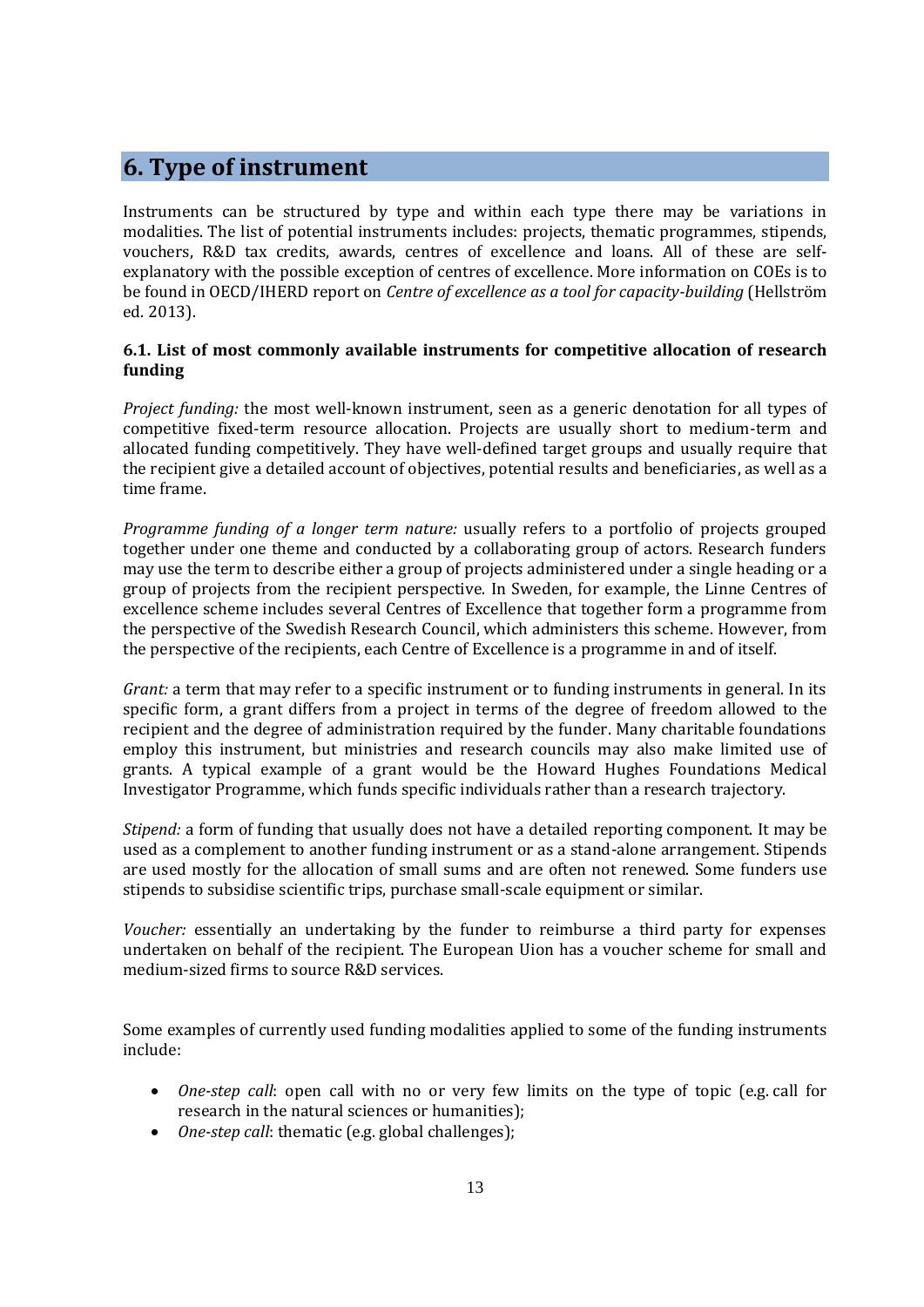- *Two-step call*: no limits on topics with very brief proposals for the first step and a full proposal for the second;
- *Two-step call*: thematic focus with very brief proposals for the first step and a full proposal for the second;
- *Restricted eligibility*: proposals must include specific partners (e.g. firms, public sector actors, international partners); and
- *Co-financing*: applicants must be able to finance a previously agreed percentage of the costs of the proposed research to be eligible for funding.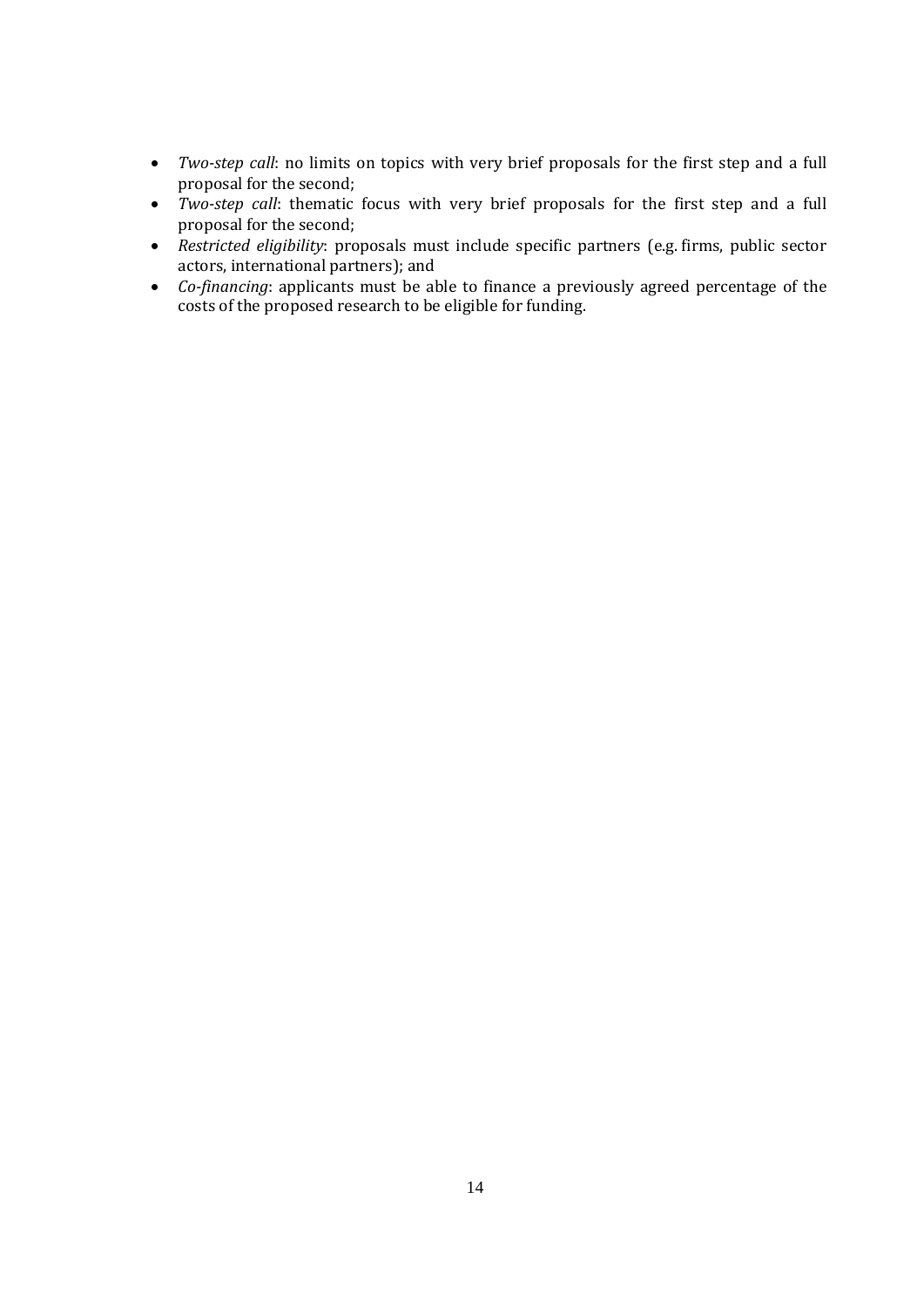#### **7. Target groups**

As this report focuses on research and research-based innovation, the target groups are heterogeneous and include individual researchers, research groups, small and medium-sized firms, large firms, universities, start-ups, research institutes and so on. A particular instrument may be used to cluster specific target groups. For example, *career advancement* may be combined with *collaboration* to target constellations that include firms and postdoctoral researchers. In some instances, the explicit purpose of an instrument may be to create a previously non-existent target group by providing an incentive for actors to group themselves in specific constellations.

Table 1 provides an overview of objectives grouped together with the instruments most commonly used to achieve a specific purpose, and the most common target group(s) to which the instrument is directed.

| Table 1. Grouping of objectives, instruments and target groups |                                  |                                  |  |
|----------------------------------------------------------------|----------------------------------|----------------------------------|--|
| <b>Funding objective</b>                                       | Instrument                       | <b>Potential target groups</b>   |  |
| Capacity building                                              | Block grant, project, programme  | Research group, organisation,    |  |
|                                                                | (thematic or open), Centre of    |                                  |  |
|                                                                | Excellence (COE)                 |                                  |  |
| Internationalisation                                           | Stipend, project, programme, COE | Individual, organisation         |  |
| Commercialisation                                              | Award, expert support, venture   | Research group, organisation,    |  |
|                                                                | capital                          | individual                       |  |
| Collaboration<br>between                                       | Voucher, R&D<br>credit,<br>tax   | SMEs, large firms                |  |
| public<br>research                                             | programme, project, COE          |                                  |  |
| organisation and industry                                      |                                  |                                  |  |
| Strategic<br>research                                          | Project, programme, COE          | Research group, individuals, UI  |  |
| (e.g. major challenges)                                        |                                  | consortia                        |  |
| Career advancement                                             | Project, stipend                 | Young scholars usually recently  |  |
|                                                                |                                  | graduated PhDs                   |  |
| Career renewal                                                 | Project, stipend                 | Senior research staff, R&D staff |  |

While Table 1 shows a typical match of objectives, instruments and target groups, it is important to note that the more mature or advanced the research system, the higher the likelihood of combinations of funding objectives with a single instrument. This refers to the modality whereby more than one funding objective is pursued during the same funding call. For example, rather than administer two separate calls to fund an arrangement of scientific workshops and conferences and basic science projects, a funder may decide to cluster these objectives (see Table 2). This would require applicants to link their applications for funding workshops, conferences to applications for money to perform research. This modality can reduce the administrative burden on the funder and even promote more forward thinking among the research community. The disadvantage is that it will necessarily limit meetings to only those areas where ongoing research is mature enough to carry a successful application. Exploratory meetings needed to discuss potential new areas will not be facilitated by such a modality.

Another potential issue related to clustering funding objectives on the same instrument at the same time is complementarity among objectives. For example, the objective, *commercialisation*, may be complementary with strategic priorities, but the time frames for the research results and the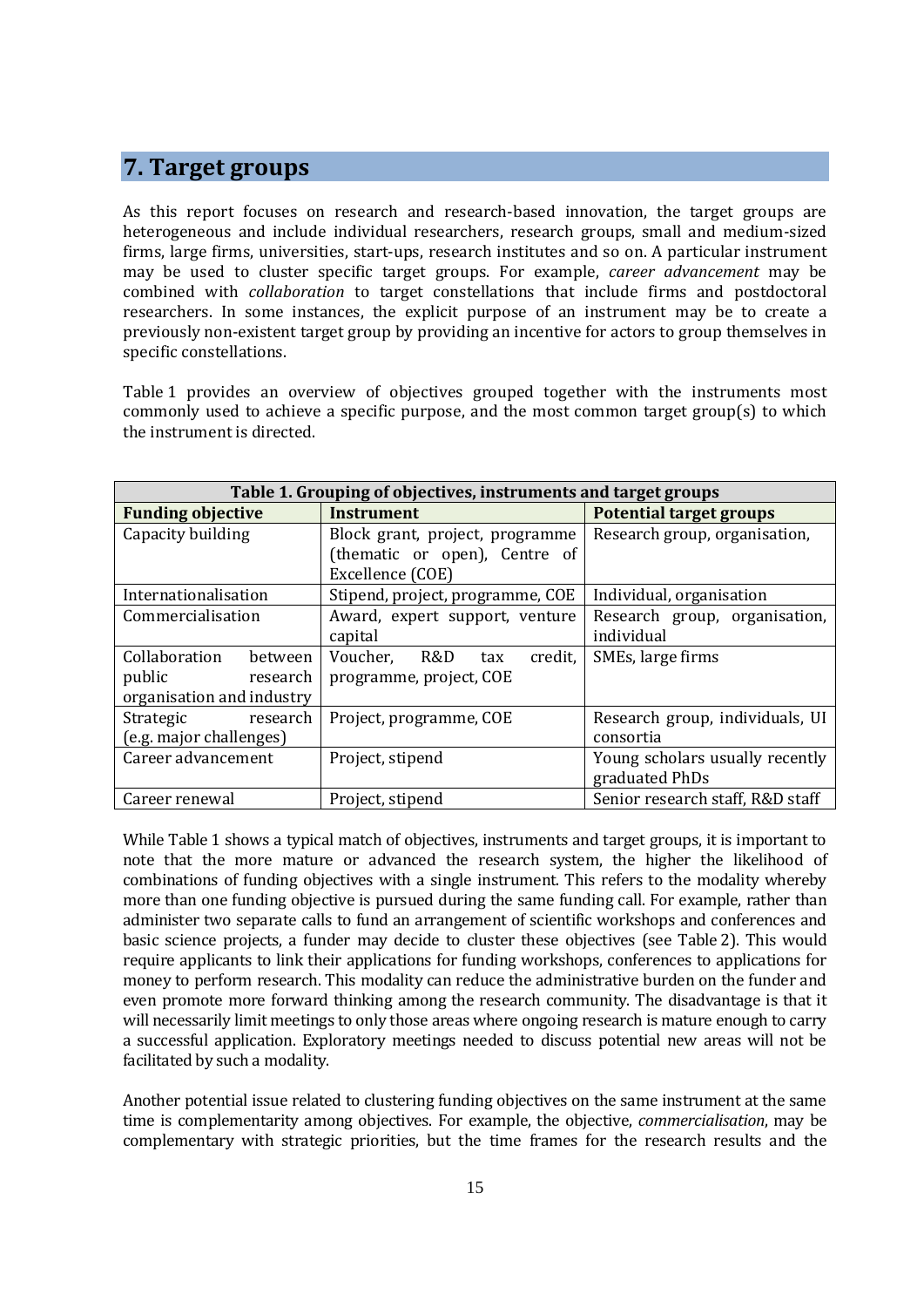commercialisation process may differ so radically that these two activities may have to be funded and evaluated separately. It may be useful therefore to explore the carrying capacities<sup>8</sup> of instruments in terms of clustering of funding objectives. As mentioned earlier, funders often choose instruments for specific purposes based on a number of criteria. One such criterion is the type of evaluation protocol the funder has developed for a particular instrument. For this reason, the carrying capacity, that is the number of objectives for which the instruments can be used, will be determined by evaluation practices.

| Table 2. Worked example of the modality of clustering funding objectives and target |                                                |  |  |
|-------------------------------------------------------------------------------------|------------------------------------------------|--|--|
| groups                                                                              |                                                |  |  |
| <b>Cluster of funding objectives</b>                                                | Target group(s)                                |  |  |
| Internationalisation                                                                | Young scholars, senior scholars, large firms   |  |  |
| Career advancement, career renewal                                                  | and SMEs                                       |  |  |
| Strategic priorities                                                                |                                                |  |  |
| Capacity building, commercialisation                                                | and Research groups, large firms and SMEs, non |  |  |
| technology transfer, collaboration                                                  | academic research performers                   |  |  |
| Commercialisation and technology<br>transfer.                                       | Academic and non academic R&D performers,      |  |  |
| collaboration                                                                       | firms                                          |  |  |

The issue of which objectives to pursue, how long for and at what cost is examined as part of a general priority-setting process undertaken at the organisation or country level. Once decided, the choice of instruments to promote the selected objectives is usually seen as an administrative rather than a political/strategic process. However, significant additional costs can be incurred if the instrument and purpose are mismatched. Likewise, the choice of one or the other modality for a specific purpose can save both time and money. Table 3 provides a worked example that builds on two of the most commonly used instruments: programmes and projects. The example captures two aspects: (i) the implications of different modalities for the same instrument, and (ii) the potential grouping of objectives, instruments and modalities.

| Table 3. Worked example matching instrument and modality |                                                                                                                                                                  |                   |                                                                                                                                                                                                                         |                                                                                                                                                                                                    |  |  |
|----------------------------------------------------------|------------------------------------------------------------------------------------------------------------------------------------------------------------------|-------------------|-------------------------------------------------------------------------------------------------------------------------------------------------------------------------------------------------------------------------|----------------------------------------------------------------------------------------------------------------------------------------------------------------------------------------------------|--|--|
| <b>Instrument</b>                                        | Implementation                                                                                                                                                   | Objective(s)      | <b>Pros</b>                                                                                                                                                                                                             | Cons                                                                                                                                                                                               |  |  |
|                                                          | (modality)                                                                                                                                                       |                   |                                                                                                                                                                                                                         |                                                                                                                                                                                                    |  |  |
| Project                                                  | <i>One step</i> : open call, no<br>or very few limits on<br>type of topics (e.g. call<br>for research in the<br>natural sciences<br><sub>or</sub><br>humanities) | Capacity building | Provides<br>a<br>good overview<br>of what the<br>scientific<br>community<br>wants to do<br>N <sub>0</sub><br>$prior \bullet$<br>of <sub>1</sub><br>knowledge<br>the<br>area<br>required<br>to<br>the<br>prepare<br>call | Does<br>not<br>allow<br>much<br>steering<br><sub>of</sub><br>choice<br><sub>of</sub><br>topics by the<br>agency<br>Can<br>be<br>expensive<br>and<br>cumbersome<br>to design a<br>review<br>process |  |  |

<sup>&</sup>lt;sup>8</sup> Carrying capacity here refers to the limits to complementarity among different objectives given evaluation practices.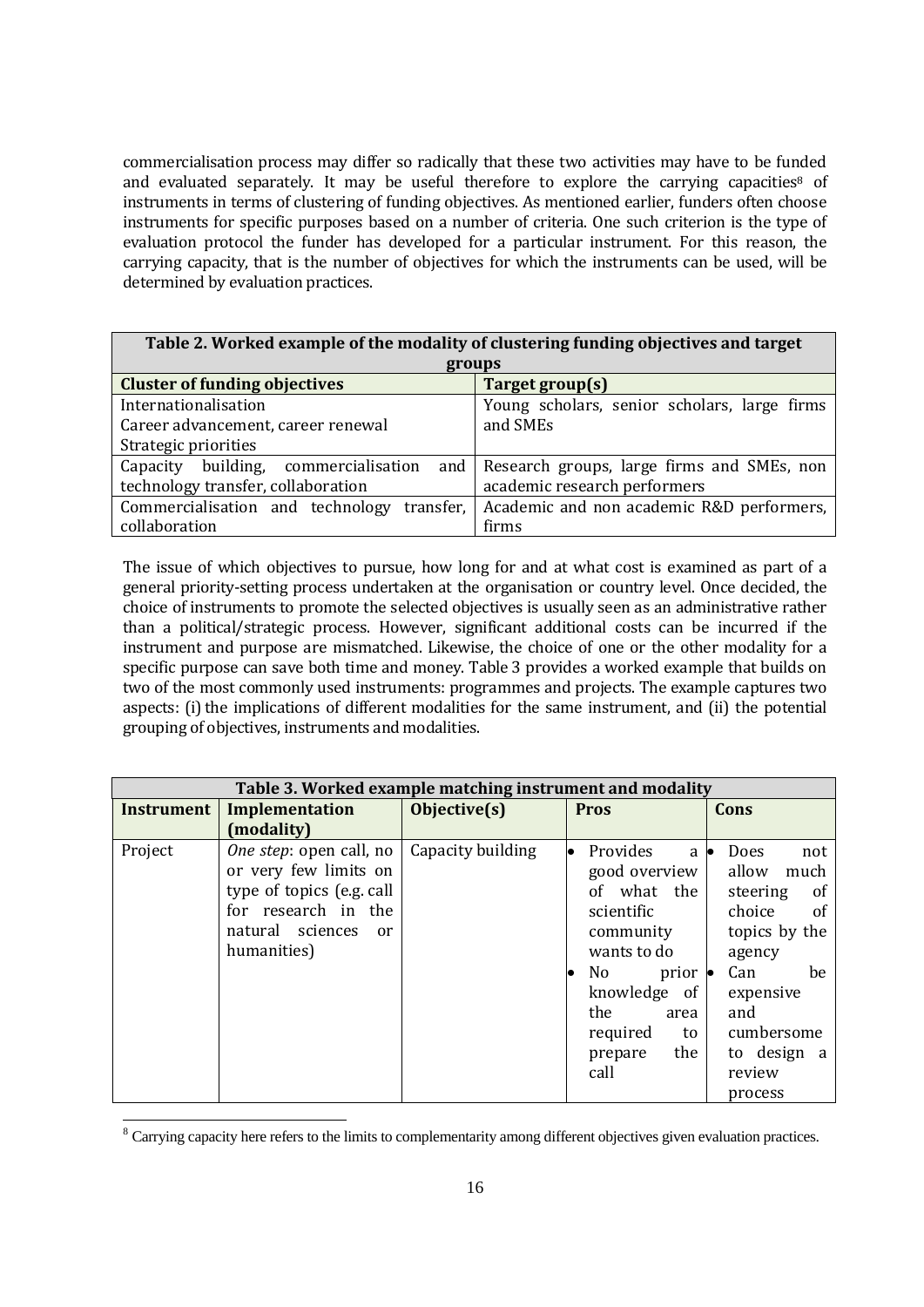|           |                                                                                                                                                                        |                                                                                                                                        |                                                                                                                                                                                                                                      | Can be time<br>consuming<br>depending<br>on the size of<br>the<br>community                                                                                                                                                                                                                                             |
|-----------|------------------------------------------------------------------------------------------------------------------------------------------------------------------------|----------------------------------------------------------------------------------------------------------------------------------------|--------------------------------------------------------------------------------------------------------------------------------------------------------------------------------------------------------------------------------------|-------------------------------------------------------------------------------------------------------------------------------------------------------------------------------------------------------------------------------------------------------------------------------------------------------------------------|
| Project   | Two step: open call, no<br>limits on topics, very<br>brief proposals in the<br>first step, full proposal<br>for the second                                             | building, $\bullet$<br>Capacity<br>strategic priorities,<br>internationalisation                                                       | Allows<br>the $\bullet$<br>agency<br>some<br>control<br>in<br>deciding<br>which<br>proposals get<br>to the second<br>round<br>Reduces<br>burden<br>on<br>reviewers<br>allows<br>better<br>structuring of<br>the<br>review<br>process | Some<br>proposals<br>will<br>be<br>disadvantage<br>by<br>the<br>d<br>shortened<br>form<br>Process<br>can<br>take<br>much<br>longer if the<br>lead<br>time<br>between<br>steps 1 and 2<br>is not very<br>short                                                                                                           |
| Project   | One step: structured<br>call, limit on area of<br>research, type of topic,<br>conditionality<br>extra<br>(e.g. interdisciplinarity<br>industry<br>or<br>collaboration) | Capacity<br>building, $\bullet$<br>strategic priorities,<br>internationalisation                                                       | Can be done<br>fairly quickly<br>depending on<br>the area<br>Allows<br>more<br>steering<br>of<br>research from<br>extra scientific<br>sources                                                                                        | Requires<br>a<br>good grasp of<br>the<br>scientific<br>area,<br>knowledge<br>of<br>local<br>the<br>research<br>landscape; and<br>access to the<br>international<br>review<br>committee<br>depending<br>on<br>the<br>narrowness of<br>the<br>specialisations<br>and the size of<br>the<br>local<br>research<br>community |
| Programme | thematic<br><b>One</b><br>step:<br>(e.g. global challenges)                                                                                                            | Career<br>development,<br>capacity<br>building,<br>internationalisation,<br>commercialisation,<br>collaboration,<br>strategic research | Allows critical $\bullet$<br>mass<br>agglomeration<br>S<br>Can<br>attract<br>researchers<br>from<br>outside •                                                                                                                        | Requires<br>additional<br>review<br>and<br>monitoring<br>procedures<br>Can be risky<br>Programme                                                                                                                                                                                                                        |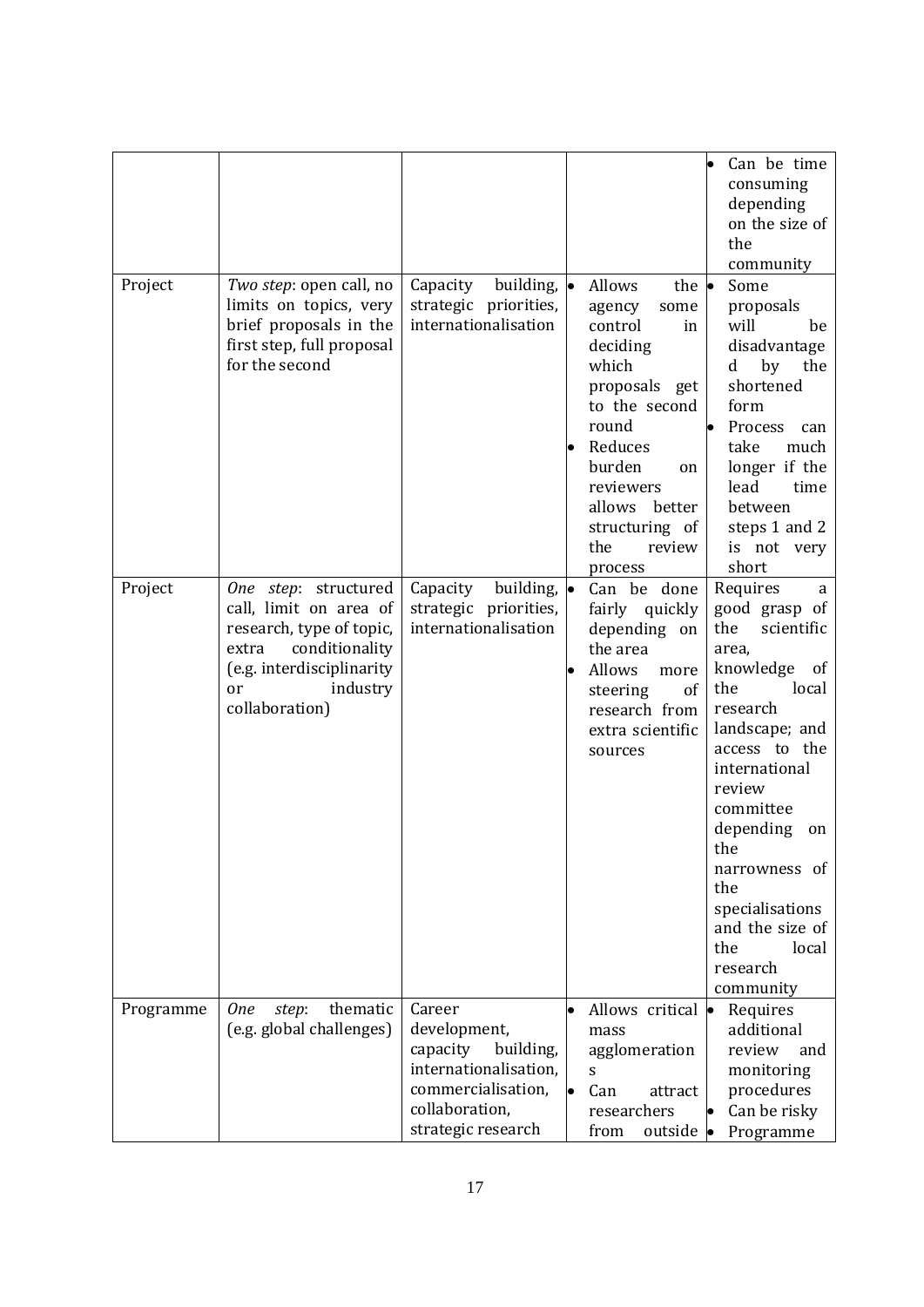|  |  | national<br>the         |    | evaluation of      |      |
|--|--|-------------------------|----|--------------------|------|
|  |  | context/facilit         |    | the agency as      |      |
|  |  | ate                     |    | well as the        |      |
|  |  | recruitment             |    | recipients         |      |
|  |  | Has potential           |    | may                |      |
|  |  | for<br>high             |    | encourage          |      |
|  |  | for<br>visibility       |    | low                | risk |
|  |  | the agency and          |    | taking             |      |
|  |  | low                     | lo | Can                |      |
|  |  | transaction             |    | contribute to      |      |
|  |  | (few<br>costs           |    | entrenching        |      |
|  |  | large                   |    | specialisatio      |      |
|  |  | programmes)             | ns |                    | and  |
|  |  | Can lead to             |    | groups             | that |
|  |  | path-breaking           |    | may                |      |
|  |  | results                 |    | otherwise          | be   |
|  |  | Can<br>support          |    | not<br>sustainable |      |
|  |  | that<br>groups          |    |                    |      |
|  |  | the<br>academy          |    |                    |      |
|  |  | not<br>may<br>otherwise |    |                    |      |
|  |  | support                 |    |                    |      |
|  |  | Is ideal<br>for         |    |                    |      |
|  |  | promoting               |    |                    |      |
|  |  | strategic               |    |                    |      |
|  |  | research                |    |                    |      |
|  |  |                         |    |                    |      |

A key issue to bear in mind is that all instruments are dependent on some type of selection process (e.g. peer review). This is a precondition for any of the instruments cited here except for R&D tax credits and vouchers. The ability to access peer review committees assumes that the funder has access to a network of potential reviewers. The search costs in terms of time may be quite high initially if funders do not themselves have access to large networks. The most common practice is to tap into existing networks of local academic groups through some institutionalised means. Funders differ in how they do this, but some common routines are to build disciplinary or area-based panels using the local research community. These panels may either be used for first instance reviews or to collect knowledge on international experts who may be suitable reviewers. A common problem in this respect is diversity. Funders have to find means of developing review panels that are sufficiently anchored in local tradition but also comprise international experts. Language and cost are the two most common obstacles. Developing countries may wish to explore collaboration with international organisations such as UNESCO and the European Union to obtain access to databases of experts who could act as potential reviewers. Collaboration through meta instruments (see below) is another way of increasing efficiency with respect to the review process.

Peer review is the oldest and most well respected form of review for research. However, it is not unproblematic and newcomers to the process of funding research should note that there are several complex issues with direct implications for practice. Additionally, evaluation methods like instruments have a range of modalities for implementation, such as design of review committees, but these lie outside the sphere of this report (see Guthrie et al., 2013). Most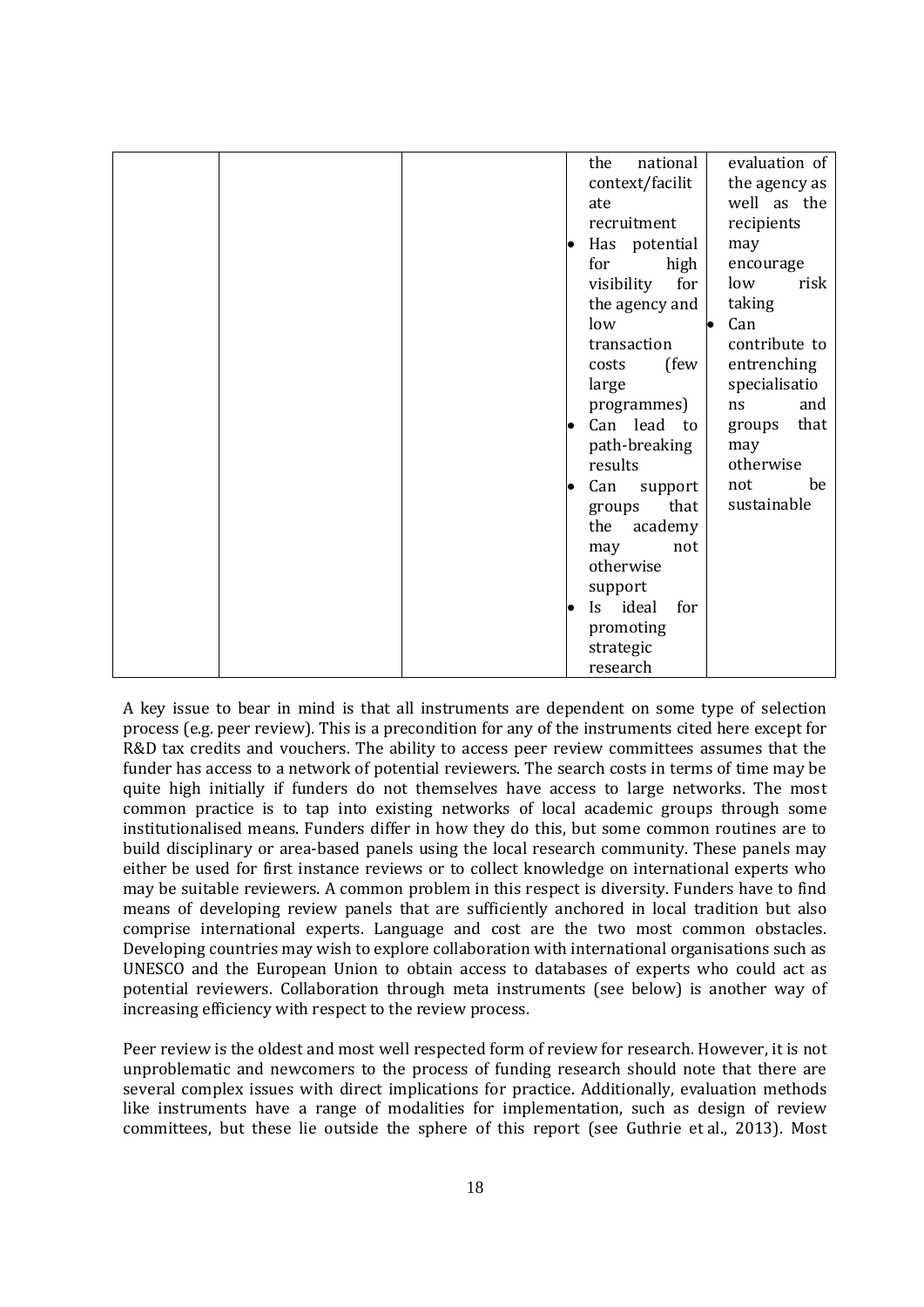funding agencies invest in some type of basic knowledge of how peer review works and the pitfalls and advantages for their staff. There is also a wealth of research available on this topic and it may be useful to compile a synthetic overview of different approaches to reviewing, best practices and so on. Recently, Rand produced a report that synthesises a number of alternative modalities to the implementation of the peer review system, which functions as a good complement to this handbook (Guthrie, et al. 2013).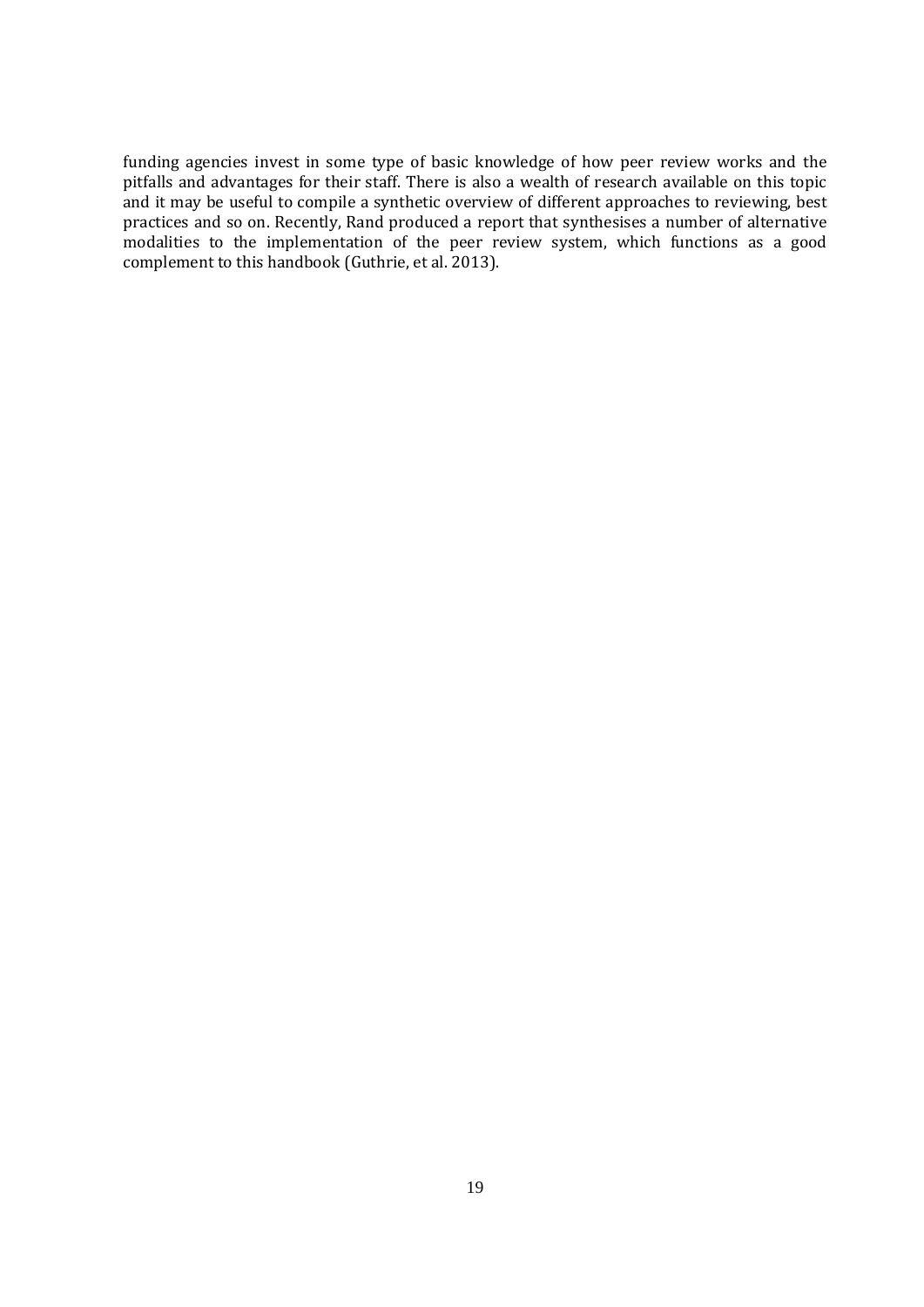### **8. Meta instruments**

Meta instruments refer to instruments used for the purposes of coordinating research and innovation investments transnationally. For the purposes of this report, meta instruments are instruments used for coordinating other instruments. These differ from the instruments that form the main focus of this report in two ways: first, the target group for meta instruments is research funders as opposed to research-performing organisations; and second, meta instruments typically include a portfolio of research-funding instruments. Examples of meta instruments include the following:

- Canadian Networks of Centres of Excellence an instrument for coordinating Centres of Excellence;
- International Opportunities Fund a Belmont Forum Initiative intended to promote multilateral collaboration and funding of research on global environmental change. This initiative is open to developing countries; 9
- ERA-NETs the European Union instrument for coordinating and structuring the European Research Area; and
- Joint Programming an EU initiative for coordinating research calls in specific areas across national member states. This initiative is similar to the International Opportunities Fund, but includes several different types of research areas.

Meta instruments merit the attention of developing countries primarily because they represent the state of the art in research funding. They are indicative of a trend in national research funding to facilitate global collaboration and promote the conduct of research and innovation in open global networks. This trend does not provide a route past structural obstacles such as intellectual property or incommensurability at the level of national regulation and so on, but it does increase collaboration and facilitate transfer of knowledge across research systems. The high level of participation among emerging economies such as Brazil, India and South Africa in these types of arrangements constitutes one way in which the research-funding landscapes in these countries differ from those of other developing economies.

Meta instruments also represent a learning opportunity for developing countries through the exchange of knowledge between research councils *qua* collaborators rather than as aid recipient and donor. In addition, meta instruments provide a networking mechanism for research funders closely coupled to the science system. This opens up possibilities for research funders to share databases on review committees, calls and so on. This in turn increases the capacity of the funder at the national level.

Lastly, the collaboration embedded in meta instruments may constitute an important strategic step in accessing and/or widening extant research networks and networks of research funders. Access to research networks provides benefits which are well outlined elsewhere and so are not covered here however it is the potential for policy learning that meta-instruments provide for middle and low income countries that is significant in this respect. In some cases, developing countries may want to create similar constellations at the regional level as a complement to their participation in more global networks. Many of the existing regional platforms in Latin America, Asia and Africa may be used to replicate these types of exercises.

<sup>&</sup>lt;sup>9</sup> For more information on the Fund, see:  $\frac{www.igfager.org/index.php/about-us.}$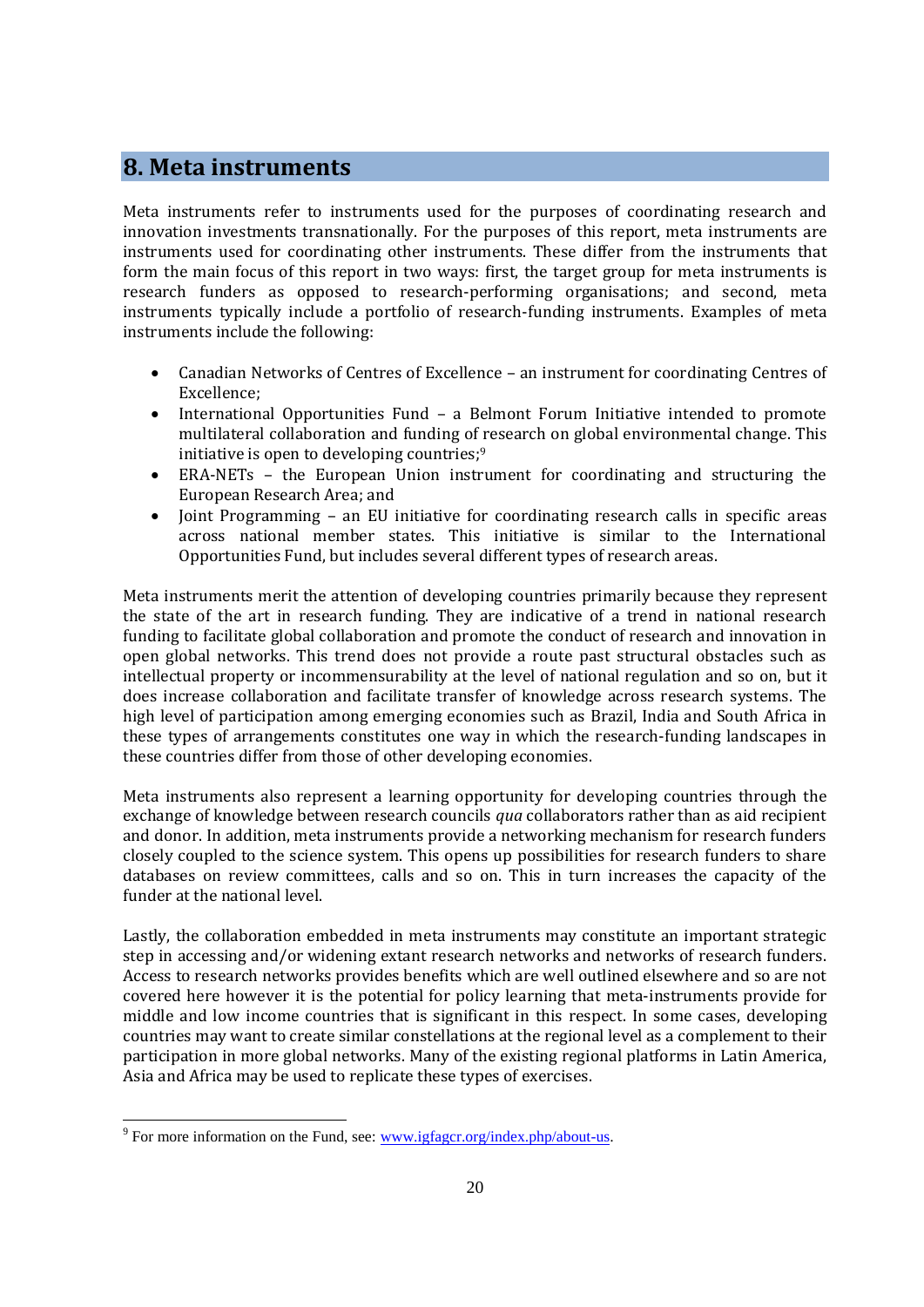Two important examples of meta instruments are ERA-NETS and joint programming. Both examples are taken from European Union programmes and are open for third-party and candidate country participation. ERA-NETS and Joint Programming Initiatives are intended to promote the development of transnational and joint strategies and/or programmes. This includes, among others, common calls for proposals, transnational evaluation and dissemination, and transnational funding of research activities.

ERA-NETS include at least four dimensions:

- Systematic exchange of information and best practices
- Strategic activities

l

- Implementation of joint activities
- Transnational research activities.

ERA-NETS are open to member states, associated states and candidate countries, and each ERA-NET must have at least three members or associated states of which at least two are member or candidate associate states. ERA-NETS are open to developing countries if they partner with EU member countries. Additionally, the applicants must be: public bodies responsible for financing or managing research activities carried out at national or regional level; other national or regional organisations that finance or manage such research activities; or bodies operating at European level that include as part of their mission the pan-European coordination of nationally funded research. Thus a key requirement for participation is the existence of some type of research-funding agency structure in the participant country. Most, but not all, middle and low income countries have some type of basic research funding agency structure. A perusal of current, ongoing ERA-NETs reveals some developing country participation, notably Brazil, India and Taiwan. More importantly, certain emerging economies have developed their own versions of ERA-NETS, which are South-South in their orientation. These collaborations constitute interesting developments and should be monitored by both developing and developed countries as they represent enormous opportunities for innovation and creativity.

The objective of joint programming is to increase the value of relevant national and EU R&D funding by concerted and joint planning, implementation and evaluation of national research programmes" <sup>10</sup>( Extant joint programming initiatives focus on issues such as agriculture and land use, urban development, water and anti-microbial resistance among others. The strategic importance of these themes for middle and low income countries cannot be over-emphasised. Moreover, these areas have long been identified as prerequisites for innovation (Hall et al*.*, 2001).

<sup>&</sup>lt;sup>10</sup> For more information: [http://ec.europa.eu/research/bioeconomy/policy/coordination/jpi/index\\_en.htm,](http://ec.europa.eu/research/bioeconomy/policy/coordination/jpi/index_en.htm) see also European Union, 2012.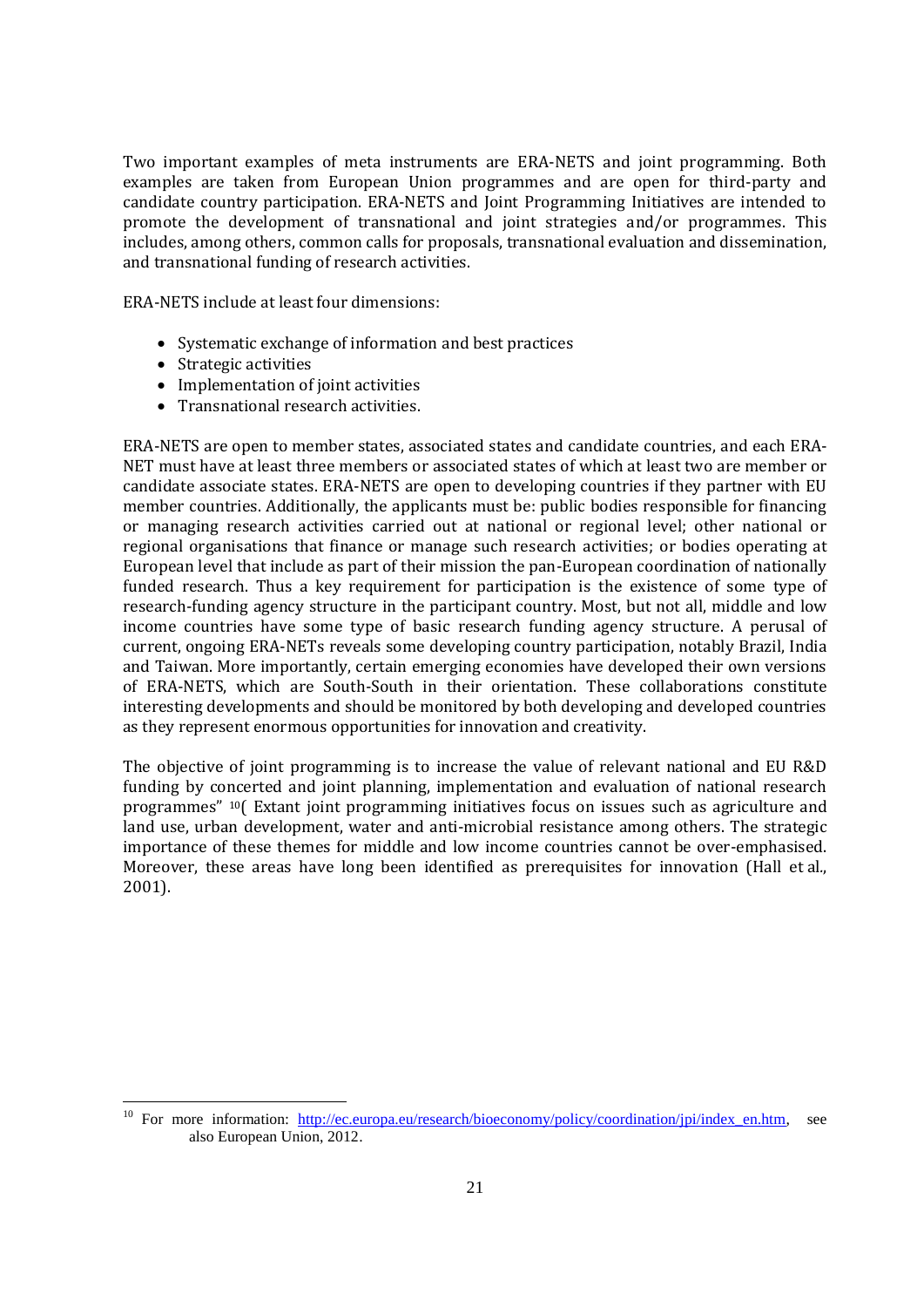## **9. Analysis of implications for low and middle income countries**

This concluding section addresses the implications of the foregoing for middle and low income countries. The intention is not to present an exhaustive analysis, <sup>11</sup> but to focus on a number of key strategic issues related to funding instruments and to give an analysis of the implications of the state of the art for low and middle income countries.

Most middle and low income countries use block grants (i.e. direct institutional allocations), although there are indications that this is changing. Block grants are the cheapest form of allocation and they have the advantage of allowing better institutional planning. They also allow institutional autonomy to research performers and may function as a necessary corrective to steering. This corrective is functional as it is difficult for planners to foresee all kinds of research competences that may be required in the future. The block grant is also a good instrument for promoting bottom-up input. The initial logic underlying science policy dictated that competitively allocated funding would focus on strategic priorities, collaboration and so on. while block grant funding would be used to promote capacity building and basic research (Weinberg, 1963, 1964; Rahm et al., 2000; Stokes, 1997; Guston and Kenniston, 1994; Jacob and Hellström, 2012). This logic also fitted with the linear model of innovation that was the dominant orthodoxy. Many industrially developed countries have, however, reduced the portion of R&D funding allocated in this fashion for a number of reasons. Chief among these is the desire to increase the capacity to steer research funding more directly and to couple public research to specific societal objectives. Some countries have chosen to retain direct institutional allocations, but to make some portions of this funding performance sensitive. Thus far, most of these seem directed at increasing publication output as, despite the prevalence of rhetoric about relevance and social impact, bibliometric measures still dominate impact evaluations of research (Bozeman and Sarewitz, 2011; IDRC, 2011). The most radical version of this model is the UK's research assessment exercise (RAE) now renamed the Research Excellence Framework (REF). This is a large-scale peer review exercise carried out nationally where institutions are awarded funding on the basis of their performance in the exercise. The REF is implemented through a process which groups research areas into units of assessment. Each unit has a panel of reviewers responsible for evaluating the submissions within the area. This is a costly exercise and usually takes about one to two years. The benefit of the exercise is that it induces system-wide awareness of which outputs are counted, and there is systematic evidence to show that researchers respond readily to these measures. While it remains unclear whether the net increase in publication counts is worth the costs involved in the measures needed to sustain this intervention, it is certainly the most effective way to direct the research community's attention towards publication.

For countries with little or no publishing tradition this may prove an important investment, as increasing publication counts is a necessary prerequisite for accessing international networks. 12 Issues such as access to large research infrastructures are also in part determined by scientific performance, thus some focus on scientific performance is necessary (OECD, 2001, 2010b). This

 $\overline{a}$ 

 $11$  An overview of performance-based research funding can be found in Hicks (2012).

 $12$  India has been very successful in leveraging access to scientific infrastructure in other countries as a means to building national capacity. This success was in part based on a combination of investments in local capacity development and the use of bilateral and internationalisation schemes (see Ramamurthy, 2011).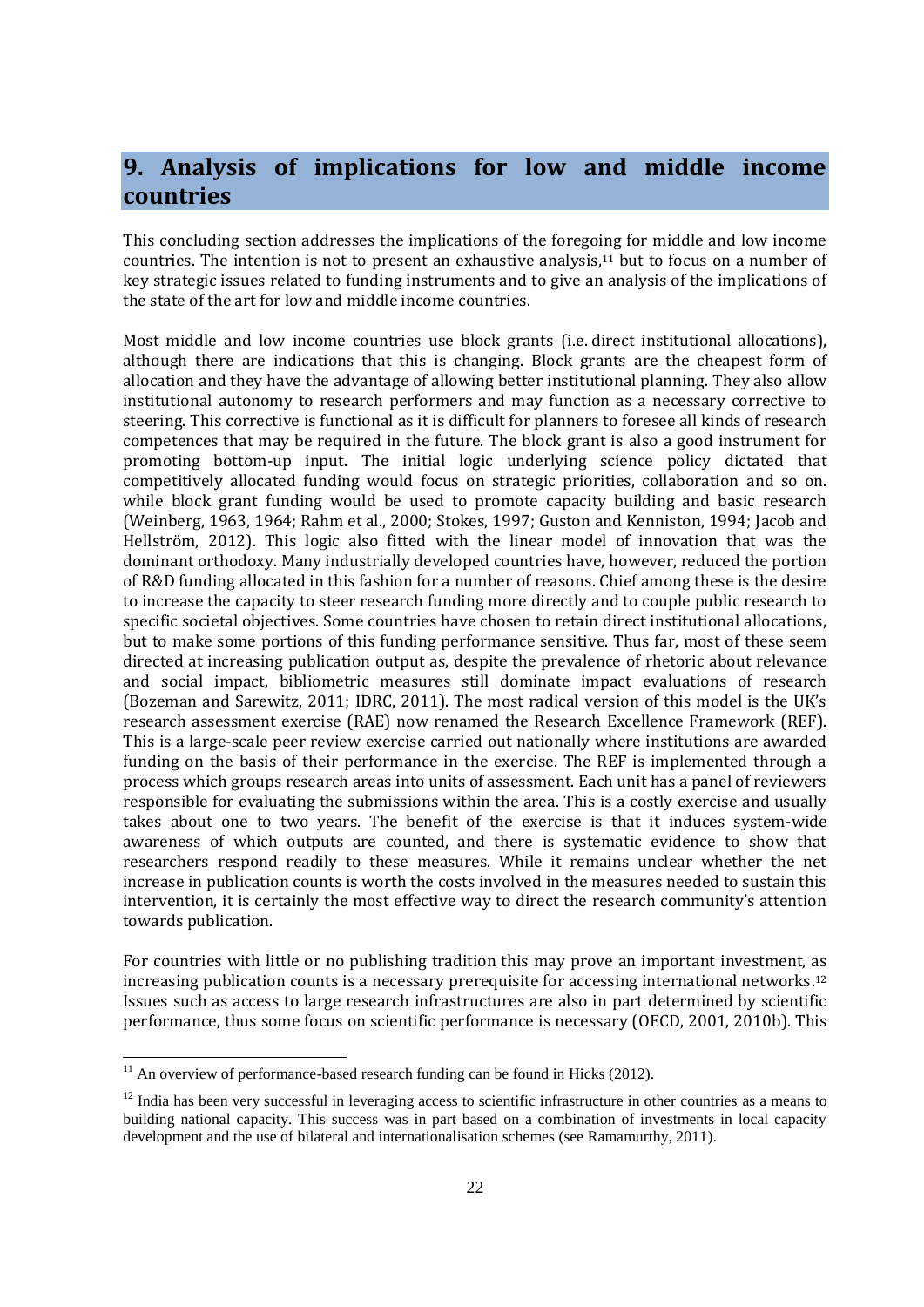should not, however, be confused with increasing the social accountability of science. In fact, there is reason to believe that integration into international markets for science may best be pursued selectively and not promoted as a countrywide strategy. One rationale for this is that, in many instances, the focus on publication in international journals and excellence comes at the expense of research on local issues. This trade-off may be observed in all countries, but resource constraints may imply that it is more intensely felt in middle and low income countries (Chataway et al., 2007; Leach and Waldman, 2009).

As indicated above, the gains to be won from competitive allocation of funding must be weighed against the increased transaction costs it induces. Many of these transaction costs are not obvious and for this reason further explanation may be useful. In the first instance, some type of research agency structure is a necessary prerequisite for embarking on competitive allocation of research funds. There are several different arrangements for this and one indicator of the maturity of a research system is the diversity of arrangements for allocating research funding in a competitive fashion. For instance, some countries in addition to research agencies have research budgets allocated to ministries who in their turn commission research for specific inhouse needs. The transaction costs for governance of the system will increase in proportion to the diversity of the arrangements for allocating funding. Transaction costs here refer to the actual administrative costs of running the system, the level of knowledge required to govern the system, and the amount of coordination that needs to occur. An additional problem is that, in some cases, private funding may outclass public funding and government officials may find themselves having to either compete with industry or collaborate on priority setting.

Allocation of research funding under a competitive-based approach has several advantages for the principal (research agency, ministry, etc.). Chief among these is that it allows targeting of funding allocations for research to specific objectives in a fashion that direct institutional allocations are not always able to achieve. Another advantage is that since the peer review system is the usual mode of evaluation, the focus on competitive allocation should lead to improved performance. The underlying reason for this is that scientists need to compete with each other to attract the funding. Two good examples of this are Russia and South Africa, both of whom are using competitive-based funding to revitalise their respective scientific bases. In both cases the instruments used are large grants targeted to excellent individuals and open to nationals and foreign scientists.<sup>13</sup> The European Union has a similar approach run by the European Research Council. <sup>14</sup> Although this grant focuses on basic science, it is not exclusively designed for this type of research.

These awards are necessarily large because they are aimed at top performers globally and they need to include the possibility of relocating key team members, equipment and so on. Such awards are becoming increasingly popular as they offer several possibilities for fast-forwarding capacity development; however these instruments may very well be beyond the reach of the poorest countries unless they are willing to restrict themselves to a few key areas of investment. Furthermore, many countries may well fear that even if they invest in such a scheme, they may risk losing such personnel to a higher bidder in the next round. This is always a risk and there are no ready solutions to this problem. However, this type of investment is simultaneously strategic and pragmatic. If a funding agency invests in a top researcher who then builds a team

<sup>&</sup>lt;sup>13</sup> The two grants are the South African Research Chair scheme and the Russian mega grants. The Russian award is about EUR 360 000 for a period of two years with the possibility of extension for another two years.

 $14$  The grant is the European Research Council Advanced and Junior investigator awards.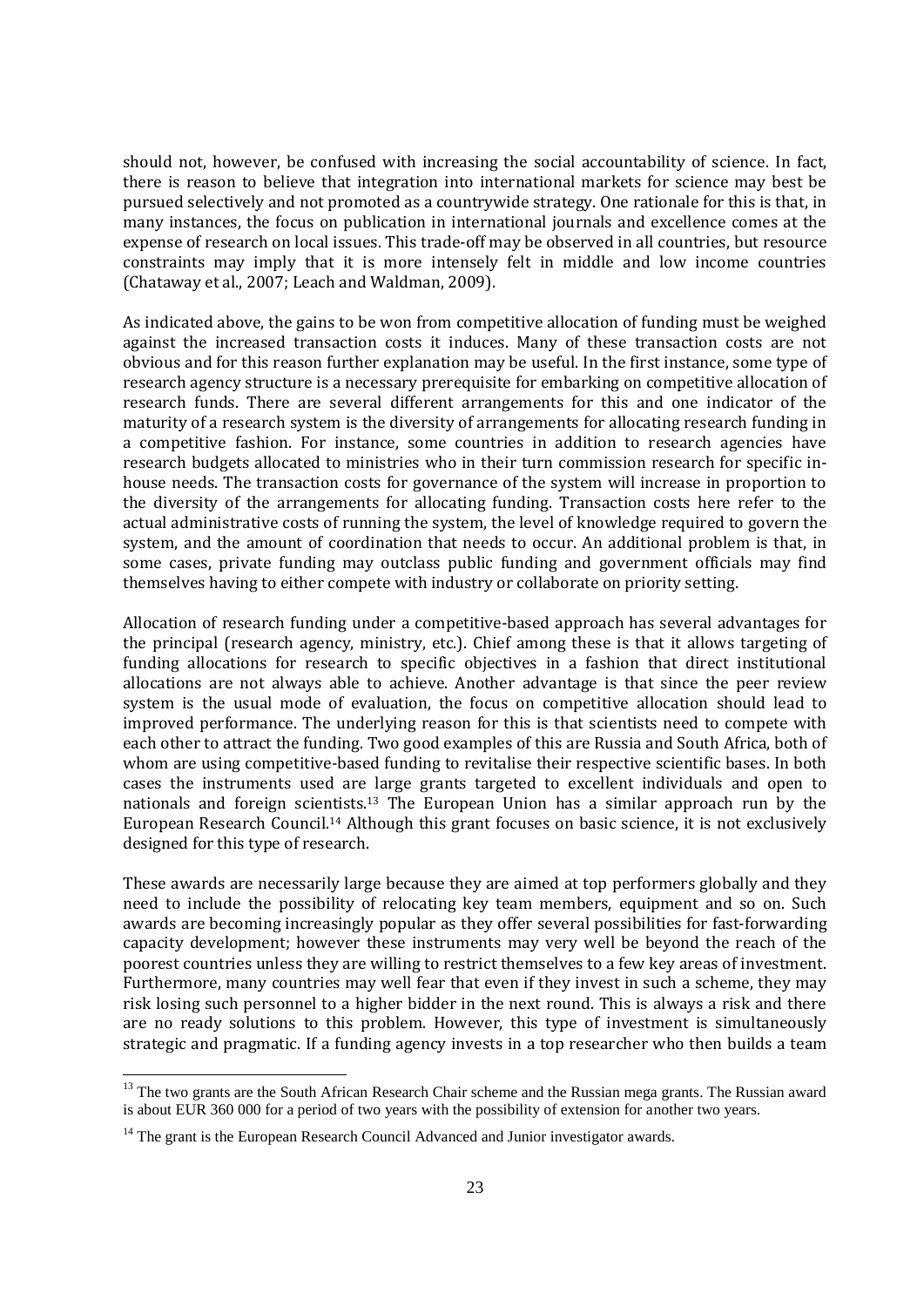including locals, this team must be provided with conditions that encourage all or some of them to stay. The larger the number of such investments, the less vulnerable future investments become as capacity increases. In other words, the traditional prerequisites for capacity building remain even at this level of investment. Finally, here as with other areas of competitive funding, a fairly well developed local competence is necessary to identify and evaluate potential candidates.

Research funding is becoming more globalised and with this has come an increasing degree of isomorphism at the level of practices and institutions. Centres of excellence are a good example of this and are undoubtedly the preferred instrument at the present time. While the centre of excellence instrument is unmatched for building capacity in a specific area, not all competences can or should be fostered in this fashion. For some types of infrastructural competences, such as research to support evidence-based policymaking, it may be both cheaper and wiser to build some of these competences regionally rather than nationally. Thus, certain kinds of support research for innovation and science policy may be better clustered regionally, while other aspects of research support for science policy could be done nationally. Research funding is an area where skill and knowledge can overcome many of the limitations of scarce resources.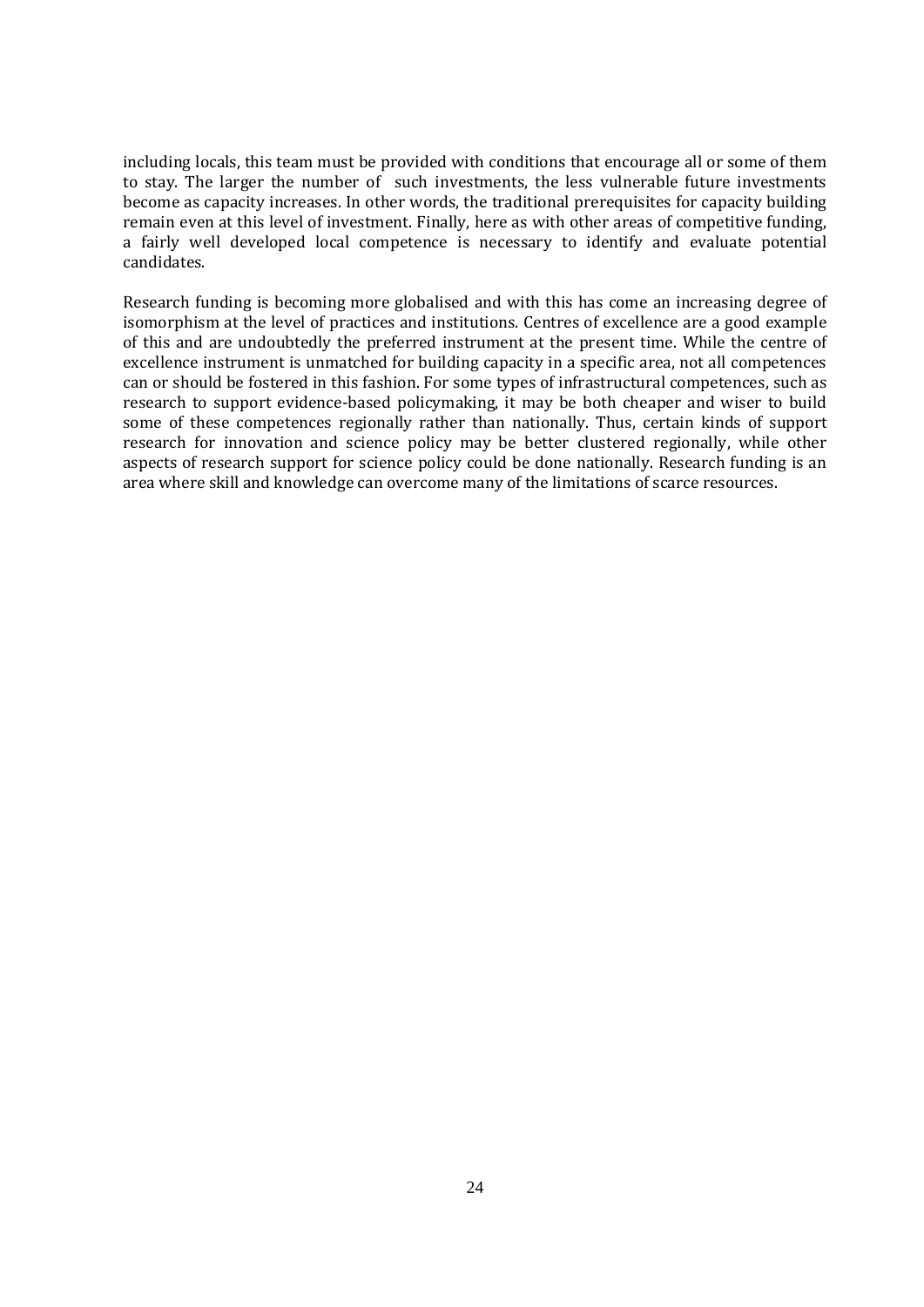### **References**

- Allman, K. et al. (2011), "Measuring wider framework conditions for successful innovation", NESTA report, January.
- Almeida, R. and A. Fernandes (2008), "Openness and technological innovations in developing countries", *Journal of Development Studies*, Vol. 44, No. 5, pp. 701-727.
- Bozeman, B. and D. Sarewitz (2011), "Public value mapping and science policy evaluation", *Minerva*, Vol. 49, pp. 1-23.
- BraChang, R., L. Kaltani and N. Loayza (2009), "Openness can be good for growth: The role of policy complementarities", *Journal of Development Economics*, Vol. 90, pp. 33-49.
- Chataway, J., J. Smith, and D. Wield (2007), "Shaping scientific excellence in agricultural research", *International Journal of Biotechnology*, Vol. 9, No. 2, pp. 172-187.
- Edler, J., L. Georghiou, K. Blind and E. Uyarra (2012), "Evaluating the demand side: New challenges for evaluation", *Research Evaluation*, Vol. 21, pp. 33-47.
- European Commission (2010), "Assessing Europe's university-based research", *Science in Society 2008 Capacities*, Vol. 1.4.1, European Commission, Brussels.
- European Union 2012 Review of the Joint Programming Process: Final Report of the Expert Group, Brussels.
- European Union, Directorate General Research and Innovation, http://ec.europa.eu/research/bioeconomy/policy/coordination/jpi/index\_en.htm
- Georghiou, L., K. Smith, O. Toivanen and P. Ylä-Anttila (2003), *Evaluation of the Finnish Innovation Support System*, Ministry of Trade and Industry, Helsinki.
- Guston, D. (2008), "Innovation policy: Not just a jumbo shrimp", *Nature*, No. 454, pp. 940-941.
- Guston, D. and K. Kenniston (1994), *The Fragile Contract*, University Science and the Federal Government, MIT Press, Cambridge, Mass.
- Guthrie, S., B. Guérin, H. Wu, S. Ismail and Wooding S. (2013), *Alternatives to Peer Review in Research Project Funding*, Rand Europe RR-139-DH, prepared for the UK Department of Health-Funded Centre for Policy Research in Science and Medicine (PRiSM).
- Hall, A., G. Bockett, S. Taylor, M.V.K. Sivamohan and N. Clark (2001), "Why research partnerships really matter: Innovation theory, institutional arrangements and implications for developing new technology for the poor", *World Development*, Vol. 29, No. 5, pp. 783-797.
- Hellström, T, Centre of excellence as a tool for capacity building (2013), OECD, Paris Hellström, T. and Jacob, M. (2012) Revisiting Weinberg's Choice: Classic Tensions in the concept of scientific merit, "Special Anniversary Issue: *Minerva* - 50 Years Reflecting on Science in Society" 50(3) 381-396.
- Hicks, D. (2012), "Performance-based university research funding systems", *Research Policy*, No. 41, pp. 251-261.
- IDRC (2011), "Options for future programming in science, technology, and innovation", report circulated to experts consulted by IDRC.